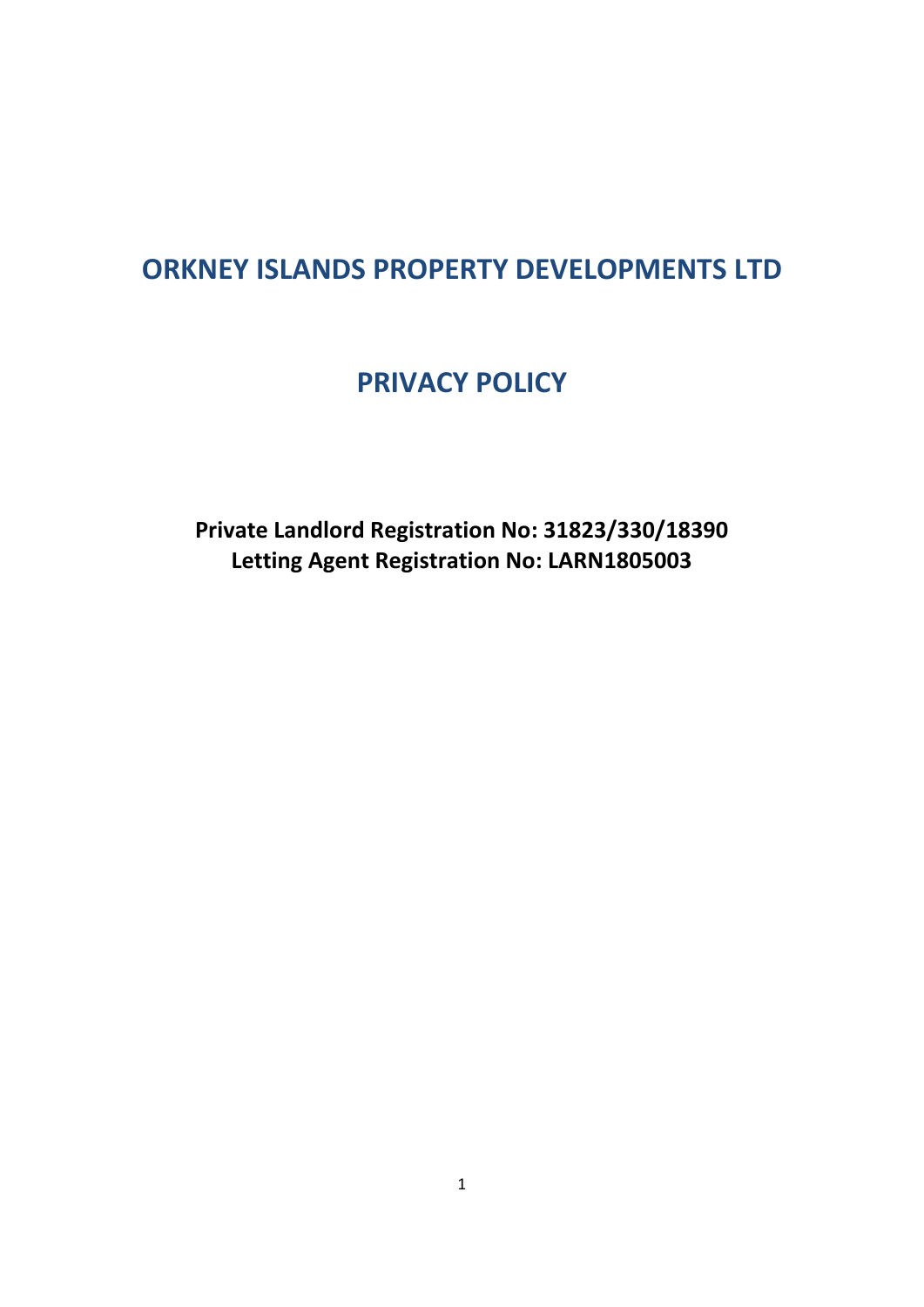# **Contents**

- 1. Introduction
- 2. Legislation
- 3. Data
- 4. Processing of personal data
- 5. Data sharing
- 6. Data storage and security
- 7. Breaches
- 8. Data protection officer
- 9. Data subject rights
- 10.Privacy impact assessments
- 11.Archiving, retention and destruction of data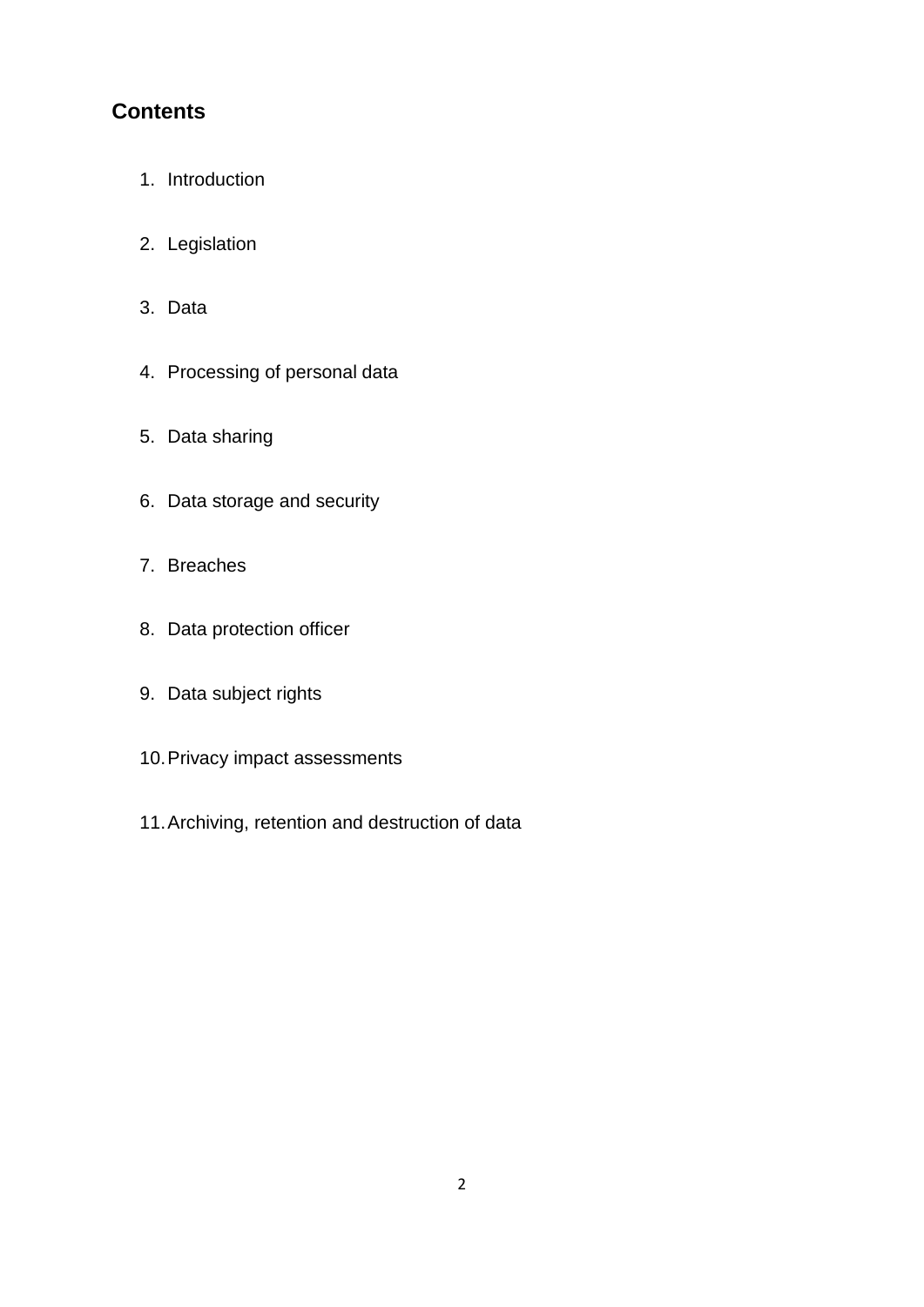# **1. Introduction**

**Orkney Islands Property Developments Ltd (OIPDL)** is committed to ensuring the secure and safe management of data held by us in relation to customers, staff and other individuals. Our staff members have a responsibility to ensure compliance with the terms of this policy, and to manage individuals' data in accordance with the procedures outlined in this policy and documentation referred to herein.

We need to gather and use certain information about individuals. These can include customers (tenants, landlord clients, etc), employees and other individuals that we have a contractual relationship with. We manage a significant amount of data, from a variety of sources. This data contains "personal data" and "sensitive personal data" (known as "special categories of personal data" under the GDPR).

This policy sets out our duties in processing that data, and the purpose of this policy is to set out the procedures for the management of such data.

# **2. Legislation**

It is a legal requirement that we process data correctly; we must collect, handle and store personal information in accordance with the relevant legislation.

## **The relevant legislation in relation to the processing of data is:**

- (a) the General Data Protection Regulation (EU) 2016/679 (the GDPR);
- (b) the Privacy and Electronic Communications (EC Directive) Regulations 2003 (as may be amended by the proposed Regulation on Privacy and Electronic Communications); and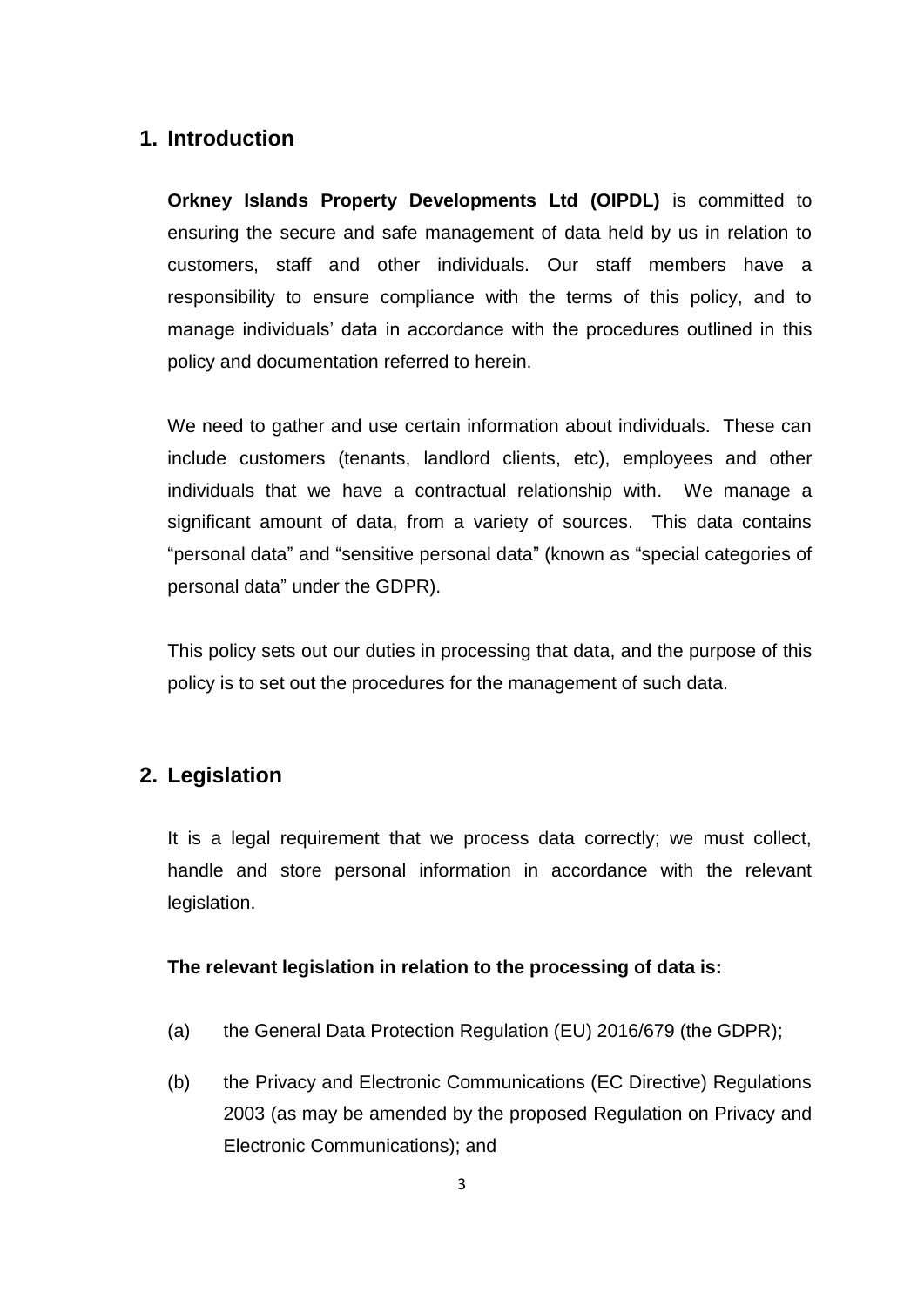(c) any legislation that, in respect of the United Kingdom (UK), replaces, or enacts into UK domestic law, the General Data Protection Regulation (EU) 2016/679, the proposed Regulation on Privacy and Electronic Communications or any other law relating to data protection, the processing of personal data and privacy as a consequence of the UK leaving the European Union.

# **3. Data**

- 3.1 We hold a variety of data relating to individuals (also referred to as "data subjects") including customers and employees, which is known as personal data. The personal data held and processed by us is detailed within the "fair processing notice" (FPN) at Appendix1 hereto and the data protection addendum of the terms and conditions of employment which has been provided to all employees.
	- 3.1.1 Personal data is that from which a living individual can be identified either by that data alone, or in conjunction with other data held by us.
	- 3.1.2 In certain circumstances we may also hold personal data that is sensitive in nature (i.e. reveals a data subject's racial or ethnic origin, religious beliefs, political opinions, or relates to health or sexual orientation). This is special category personal data or sensitive personal data.

# **4. Processing of personal data**

- 4.1 We are permitted to process personal data on behalf of data subjects provided it is doing so on one of the following grounds:
	- processing with the consent of the data subject (see clause 4.4 hereof);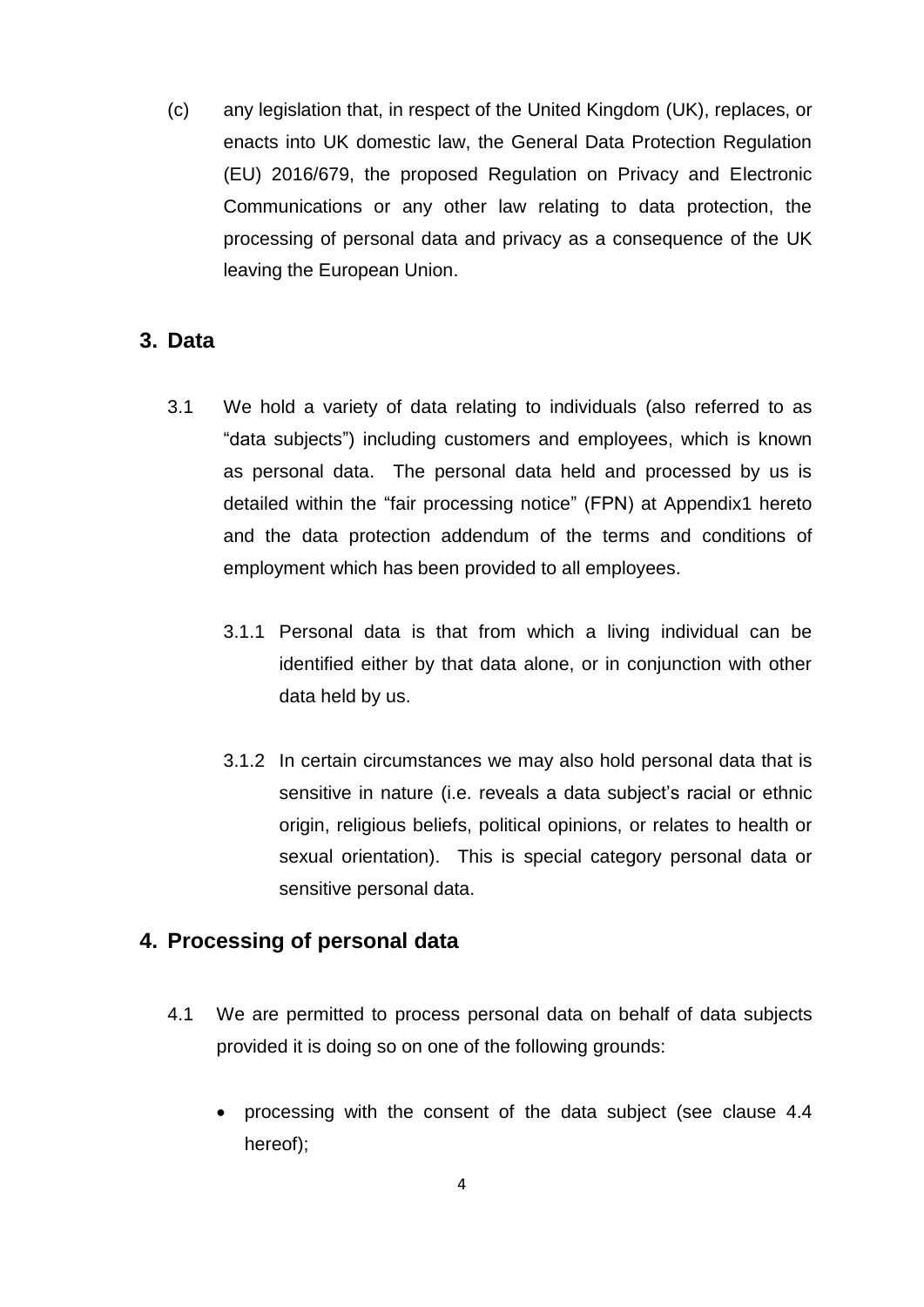- processing is necessary for the performance of a contract between us and the data subject or for entering into a contract with the data subject;
- processing is necessary for our compliance with a legal obligation;
- processing is necessary to protect the vital interests of the data subject or another person; or
- processing is necessary for the purposes of legitimate interests.

## **4.2 Fair processing notice**

- 4.2.1 We have produced a fair processing notice (FPN) which we are required to provide to all customers whose personal data is held by us. That FPN must be provided to the customer from the outset of processing their personal data and they should be advised of the terms of the FPN when it is provided to them.
- 4.2.2 The FPN at Appendix 1 sets out the personal data processed by us and the basis for that processing. This document is provided to all our customers at the outset of processing their data.

## **4.3 Employees**

- 4.3.1 Employee personal data and, where applicable, special category personal data or sensitive personal data, is held and processed by us. Details of the data held, and the processing of that data, is contained within the employee FPN which is provided to employees at the same time as their contract of employment.
- 4.3.2 A copy of any employee's personal data held by us is available upon written request by that employee from the Housing Manager.

## **4.4 Consent**

Consent as a ground of processing will require to be used from time to time by us when processing personal data. It should be used by us where no other alternative ground for processing is available. In the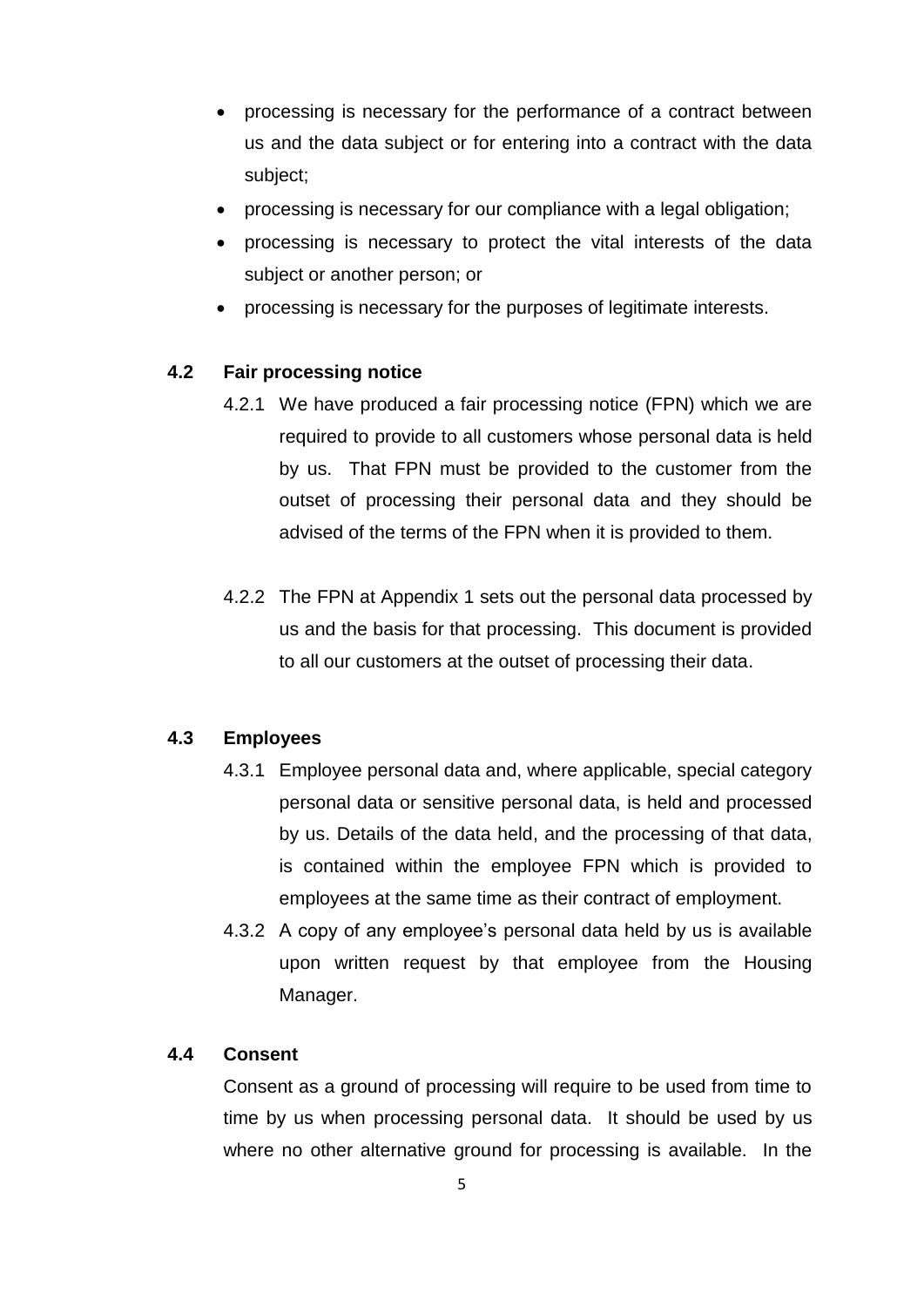event that we require to obtain consent to process a data subject's personal data, we shall obtain that consent in writing. The consent provided by the data subject must be freely given and the data subject will be required to sign a relevant consent form if willing to consent. Any consent to be obtained by us must be for a specific and defined purpose (i.e. general consent cannot be sought).

# **4.5 Processing of special category personal data or sensitive personal data**

In the event that we process special category personal data or sensitive personal data, we must do so in accordance with one of the following grounds of processing:

- the data subject has given explicit consent to the processing of this data for a specified purpose;
- processing is necessary for carrying out obligations or exercising rights related to employment or social security;
- processing is necessary to protect the vital interest of the data subject or, if the data subject is incapable of giving consent, the vital interests of another person;
- processing is necessary for the establishment, exercise or defence of legal claims, or whenever courts are acting in their judicial capacity; and
- processing is necessary for reasons of substantial public interest.

# **5. Data sharing**

5.1 We share our data with various third-parties for numerous reasons in order that day to day activities are carried out in accordance with our relevant policies and procedures. In order that we can monitor compliance by these third-parties with data protection laws, we will require the third-party organisations to enter in to an agreement with us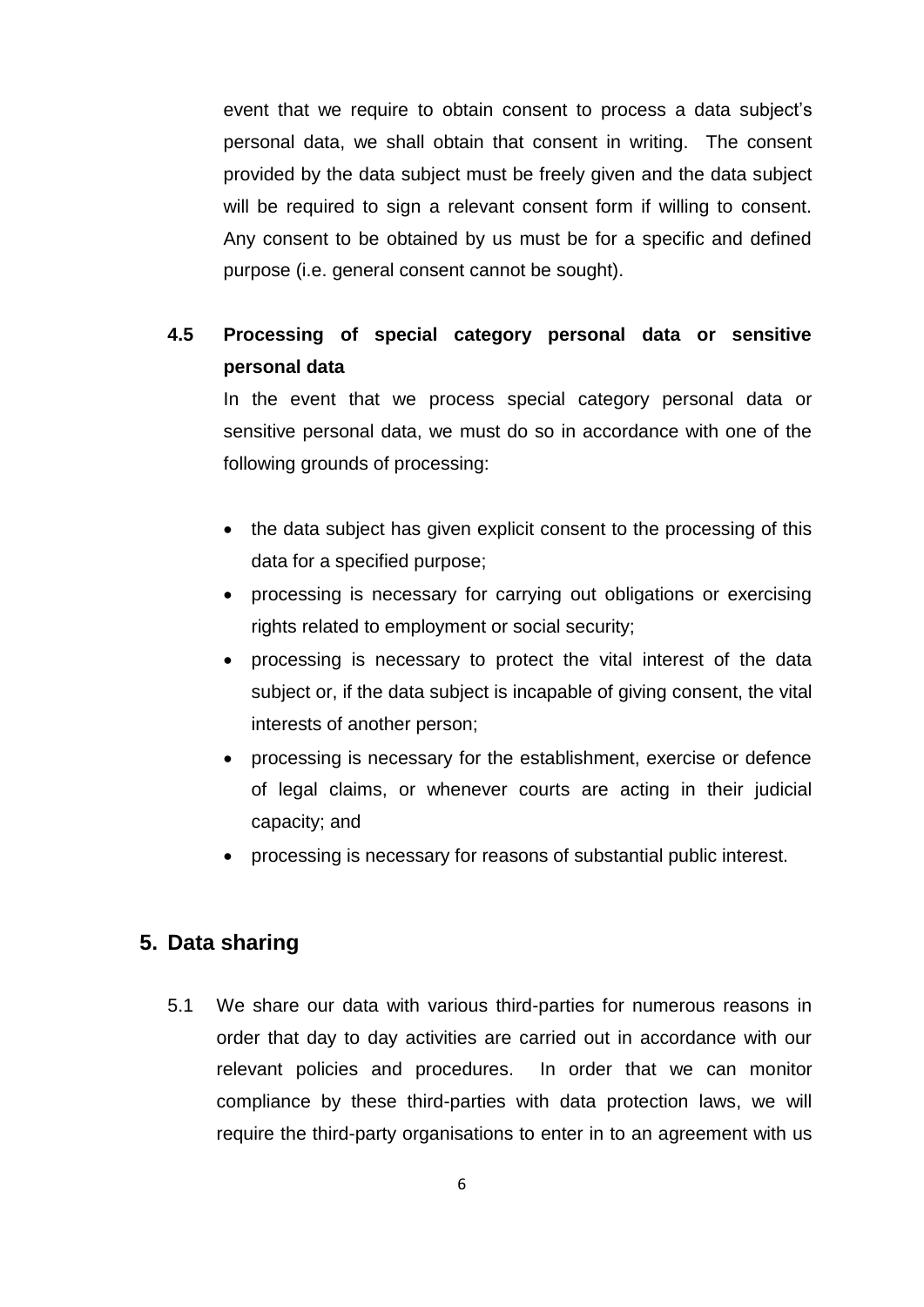to govern the processing of data, security measures to be implemented and responsibility for breaches.

#### **5.2 Data sharing**

- 5.2.1 Personal data is from time to time shared between us and thirdparties who require to process personal data that we process as well. Both us and the third-party will be processing that data in their individual capacities as data controllers.
- 5.2.2 Where we share in the processing of personal data with a thirdparty organisation (e.g. for processing of the employees' pension), we shall require the third-party organisation to enter in to a data sharing agreement with us in accordance with the terms of the model data sharing agreement set out in Appendix 2 to this policy.

### **5.3 Data processors**

A data processor is a third-party entity that processes personal data on behalf of us and are frequently engaged if certain parts of our work is outsourced (e.g. payroll, maintenance and repair works).

- 5.3.1 A data processor must comply with data protection laws. Our data processors must ensure they have appropriate technical security measures in place, maintain records of processing activities and notify us if a data breach is suffered.
- 5.3.2 If a data processor wishes to sub-contact their processing, our prior written consent must be obtained. Upon a sub-contracting of processing, the data processor will be liable in full for the data protection breaches of their sub-contractors.
- 5.3.3 Where we contract with a third-party to process personal data held by us, it shall require the third-party to enter in to a data protection addendum with us in accordance with the terms of the model data protection addendum set out in Appendix 3 to this policy.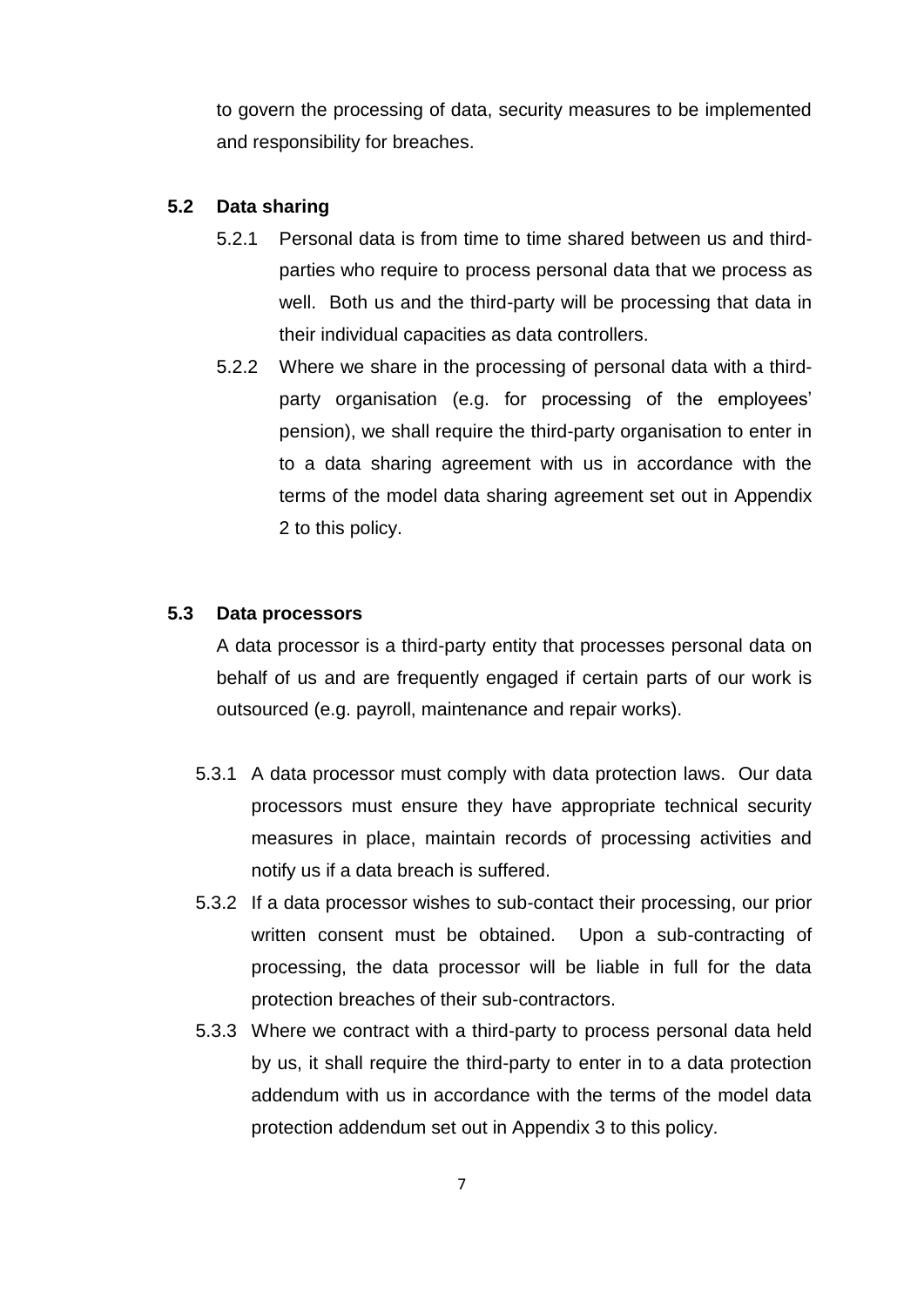# **6. Data storage and security**

All personal data held by us must be stored securely, whether electronically or in paper format.

### **6.1 Paper storage**

If personal data is stored on paper it should be kept in a secure place where unauthorised personnel cannot access it. Employees should make sure that no personal data is left where unauthorised personnel can access it. When the personal data is no longer required it must be disposed of by the employee so as to ensure its destruction. If the personal data requires to be retained on a physical file then the employee should ensure that it is properly secured within the file (e.g. stapled, or the documents are put on a Treasury Tag within the file) which is then stored in accordance with our storage provisions.

#### 6.2 **Electronic storage**

Personal data stored electronically must also be protected from unauthorised use and access. Personal data should be password protected when being sent internally or externally to our data processors or those with whom we have entered in to a data sharing agreement. If personal data is stored on removable media (CD, DVD, USB memory stick) then that removable media must be stored securely at all times when not being used. Personal data should not be saved directly to mobile devices and should be stored on designated drivers and servers.

# **7. Breaches**

7.1 A data breach can occur at any point when handling personal data and we have reporting duties in the event of a data breach or potential breach occurring. Breaches which pose a risk to the rights and freedoms of the data subjects who are the subject of the breach require to be reported externally in accordance with clause 7.3 hereof.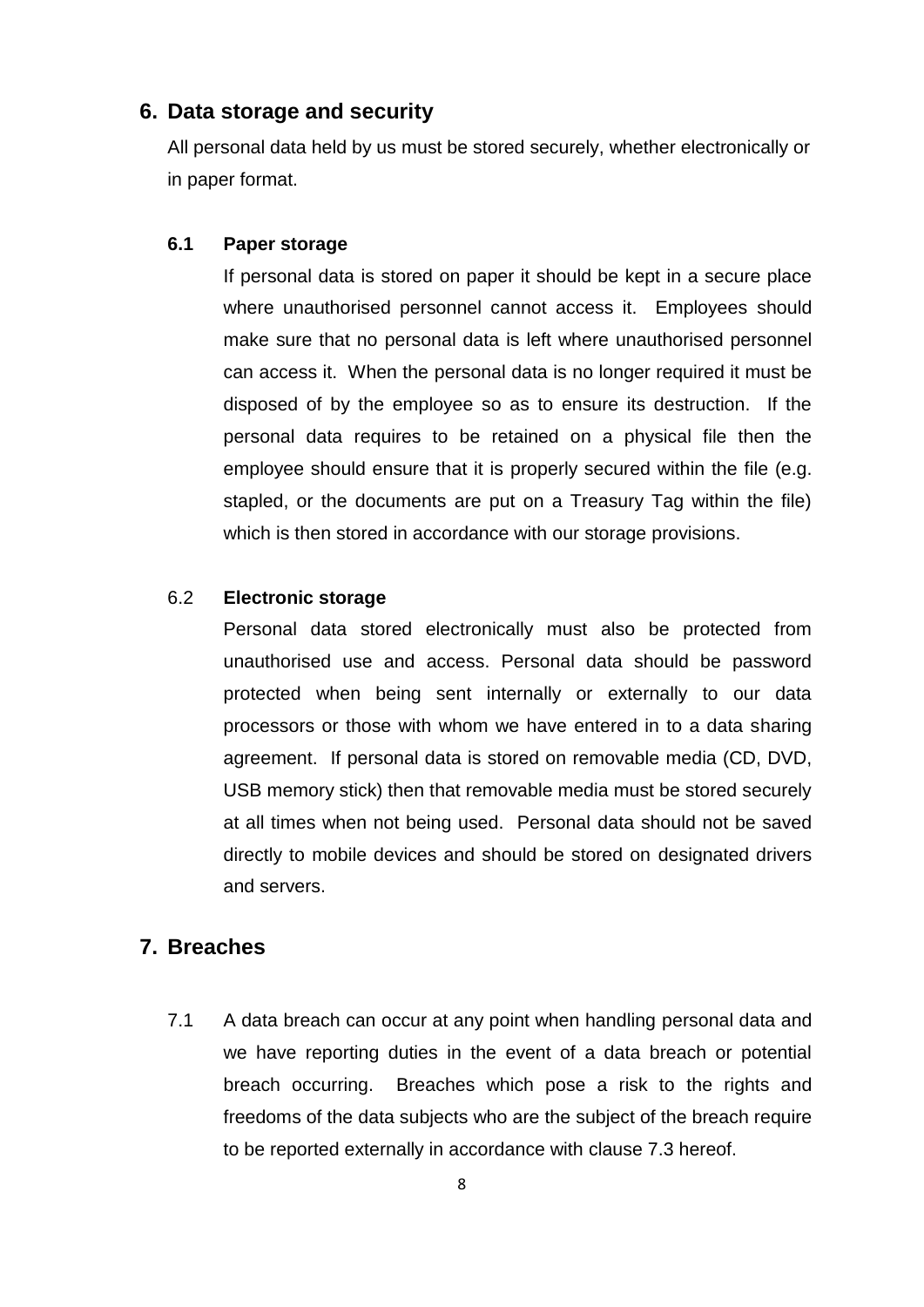# **7.2 Internal reporting**

We take the security of data seriously and in the unlikely event of a breach will take the following steps:

- As soon as the breach or potential breach has occurred, and in any event no later than six (6) hours after it has occurred, the data protection officer (DPO) must be notified in writing of (i) the breach; (ii) how it occurred; and (iii) what the likely impact of that breach is on any data subject(s);
- we must seek to contain the breach by whatever means available;
- the DPO must consider whether the breach is one which requires to be reported to the Information Commissioner's Office (ICO) and data subjects affected and do so in accordance with this clause 7;
- notify third parties in accordance with the terms of any applicable data sharing agreements

# **7.3 Reporting to the ICO**

The DPO is required to report any breaches which pose a risk to the rights and freedoms of the data subjects who are the subject of the breach to the ICO within 72 hours of the breach occurring. The DPO must also consider whether it is appropriate to notify those data subjects affected by the breach.

# **8. Data protection officer**

8.1. A DPO is an individual who has an over-arching responsibility and oversight over compliance by us with data protection laws. Due to the small size of the Company and the amount of data processed, we are not required to formally appoint a DPO as such. We do however have a named member of staff who will be the contact person for this function. Details of this staff member are noted on our website and contained within the fair processing notice at Appendix 3 hereto.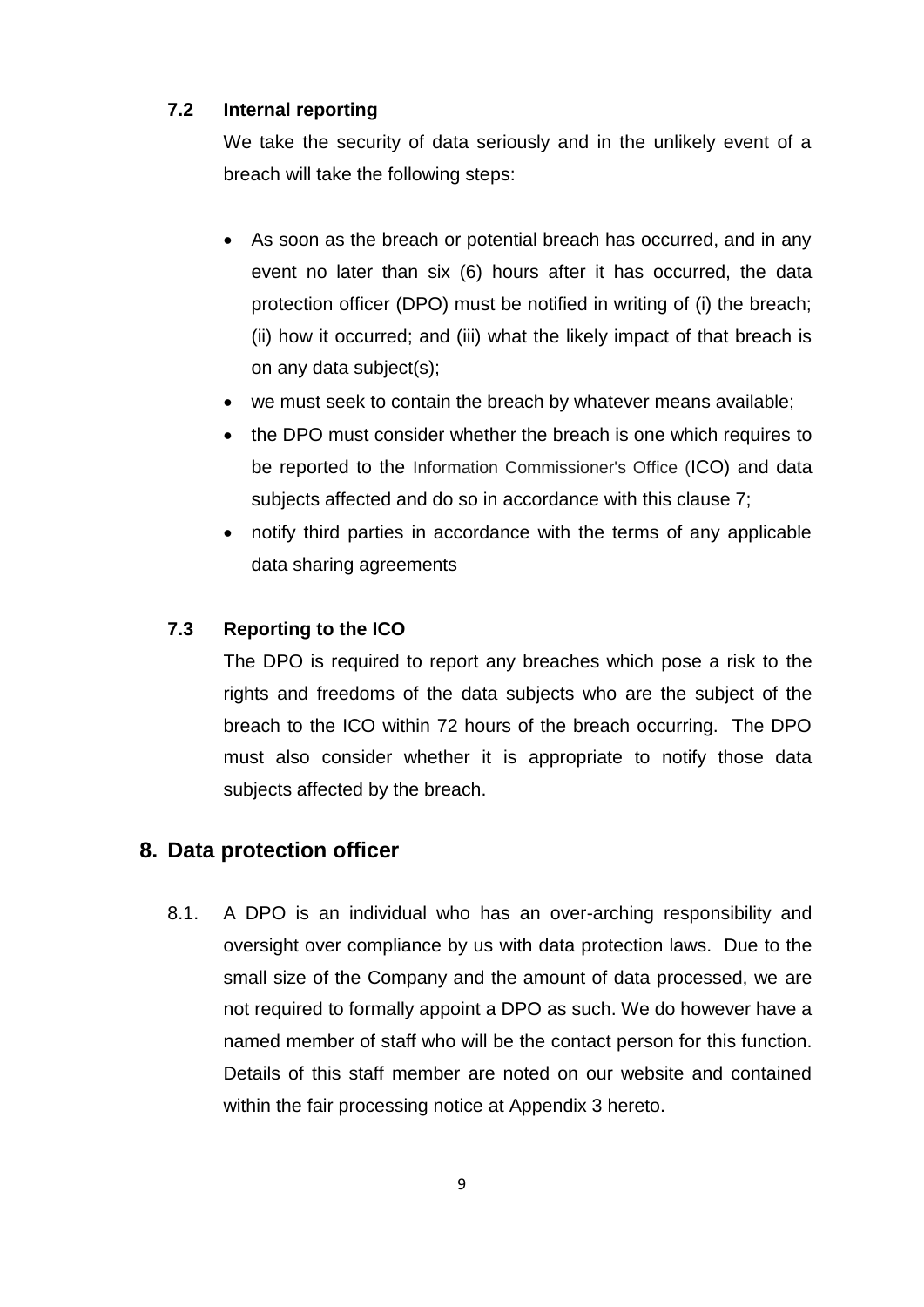- 8.2 The named member of staff will be responsible for:
	- 8.2.1 Monitoring our compliance with data protection laws and this policy;
	- 8.2.2 co-operating with and serving as our contact for discussions with the ICO;
	- 8.2.3 reporting breaches or suspected breaches to the ICO and data subjects in accordance with part 7 hereof.

# **9. Data subject rights**

- 9.1 Certain rights are provided to data subjects under the GDPR. Data subjects are entitled to view the personal data held about them by us, whether in written or electronic form.
- 9.2 Data subjects have a right to request a restriction of processing their data, a right to be forgotten and a right to object to our processing of their data. These rights are notified to our customers in our FPN.

### 9.3 **Subject access requests**

Data subjects are permitted to view their data held by us upon making a request to do so (a subject access request). Upon receipt of a request by a data subject, we must respond to the subject access request within one month of the date of receipt of the request. We:

- 9.3.1 must provide the data subject with an electronic or hard copy of the personal data requested, unless any exemption to the provision of that data applies in law;
- 9.3.2 where the personal data comprises data relating to other Data subjects, must take reasonable steps to obtain consent from those data subjects to the disclosure of that personal data to the data subject who has made the subject access request; or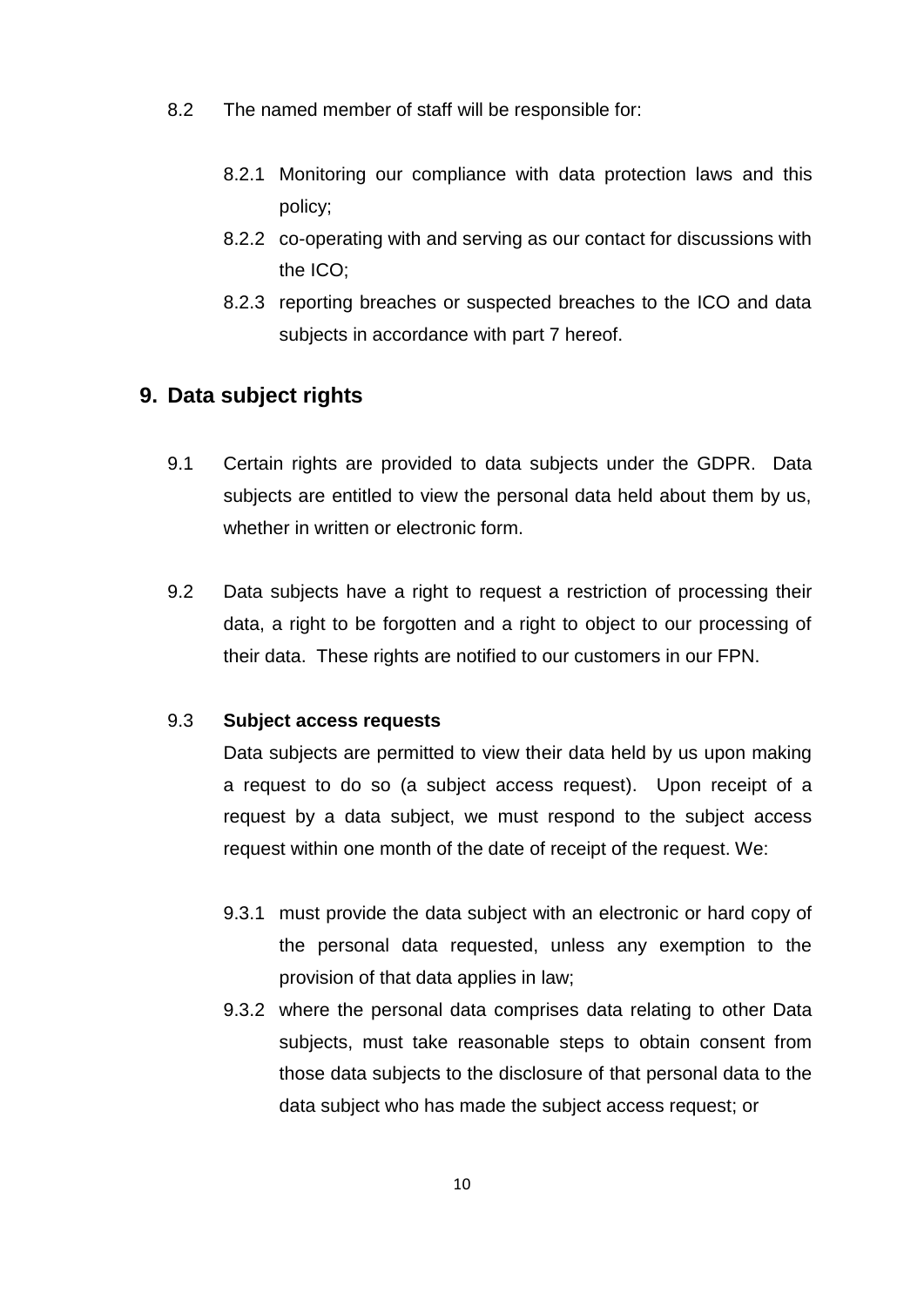9.3.3 where we do not hold the personal data sought by the data subject, must confirm that we do not hold any personal data sought by the data subject as soon as practicably possible, and in any event, not later than one month from the date on which the request was made.

### 9.4 **The right to be forgotten**

- 9.4.1 A data subject can exercise their right to be forgotten by submitting a request in writing to us seeking that we erase the data subject's personal data in its entirety.
- 9.4.2 Each request received by us will require to be considered on its own merits and legal advice will require to be obtained in relation to such requests from time to time. The DPO will have responsibility for accepting or refusing the data subject's request in accordance with this clause and will respond in writing to the request.

### 9.5 **The right to restrict or object to processing**

- 9.5.1 A data subject may request that we restrict our processing of the data subject's personal data, or object to the processing of that data.
	- 9.5.1.1 In the event that any direct marketing is undertaken from time to time by us, a data subject has an absolute right to object to processing of this nature by us, and if we receive a written request to cease processing for this purpose, then we must do so immediately.
- 9.5.2 Each request received by us will require to be considered on its own merits and legal advice will require to be obtained in relation to such requests from time to time. The DPO will have responsibility for accepting or refusing the data subject's request in accordance with clause 9.5 and will respond in writing to the request.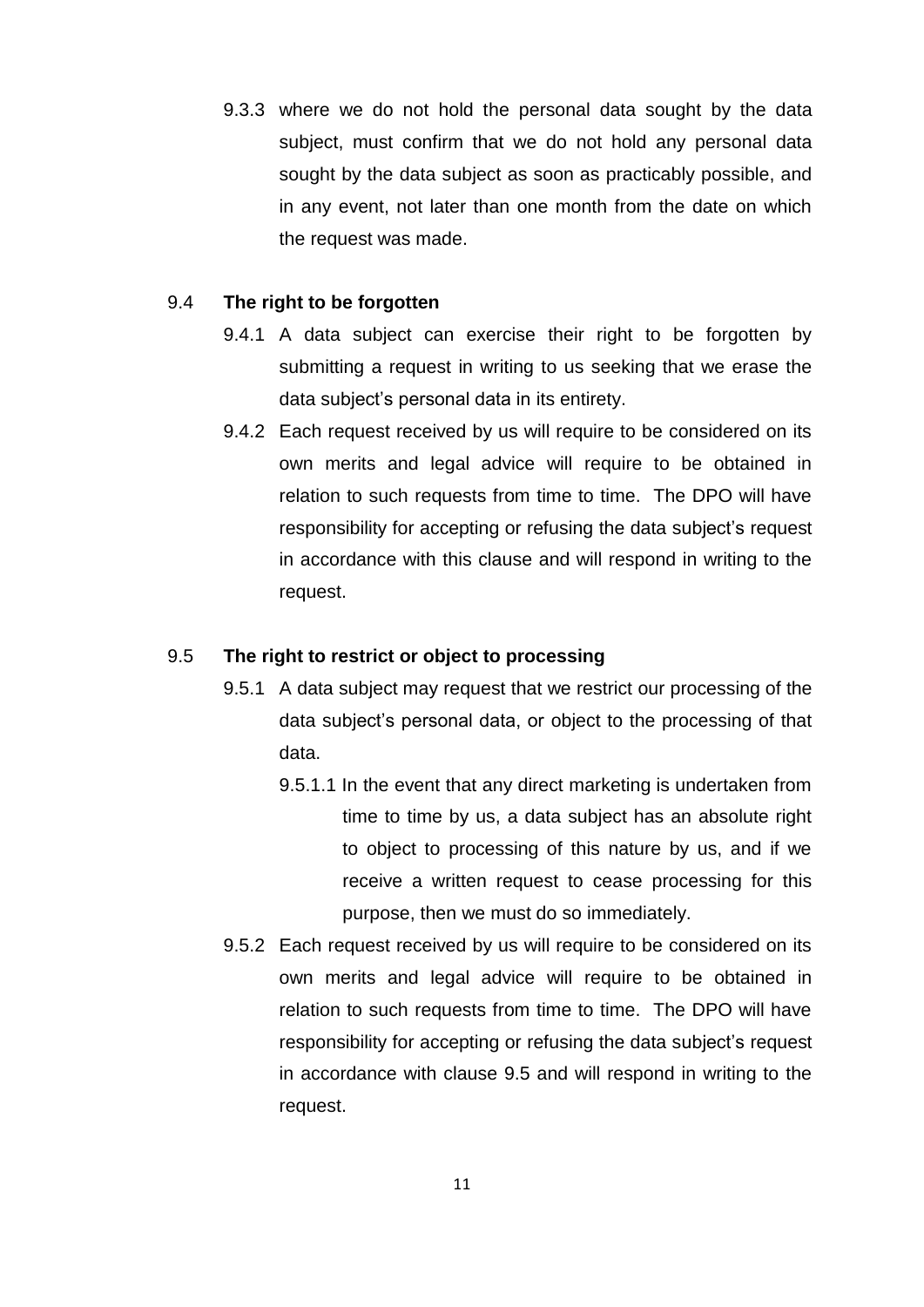# **10. Privacy impact assessments**

10.1 Privacy impact assessments (PIAs) are a means of assisting us in identifying and reducing the risks that our operations have on personal privacy of data subjects.

10.2 We shall:

- 10.2.1 Carry out a PIA before undertaking a project or processing activity which poses a high risk to an individual's privacy. High risk can include, but is not limited to, activities using information relating to health or race, or the implementation of a new IT system for storing and accessing personal data.
- 10.2.2 In carrying out a PIA, include a description of the processing activity, its purpose, an assessment of the need for the processing, a summary of the risks identified and the measures that we will take to reduce those risks, and details of any security measures that require to be taken to protect the personal data.
- 10.3 We will require to consult the ICO in the event that a PIA identifies a high level of risk which cannot be reduced. The DPO will be responsible for such reporting, and where a high level of risk is identified by those carrying out the PIA they require to notify the DPO within five (5) working days.

# **11. Archiving, retention and destruction of data**

We cannot store and retain personal data indefinitely. We must ensure that personal data is only retained for the period necessary. We shall ensure that all personal data is archived and destroyed timeously and at the point that we no longer need to retain that personal data in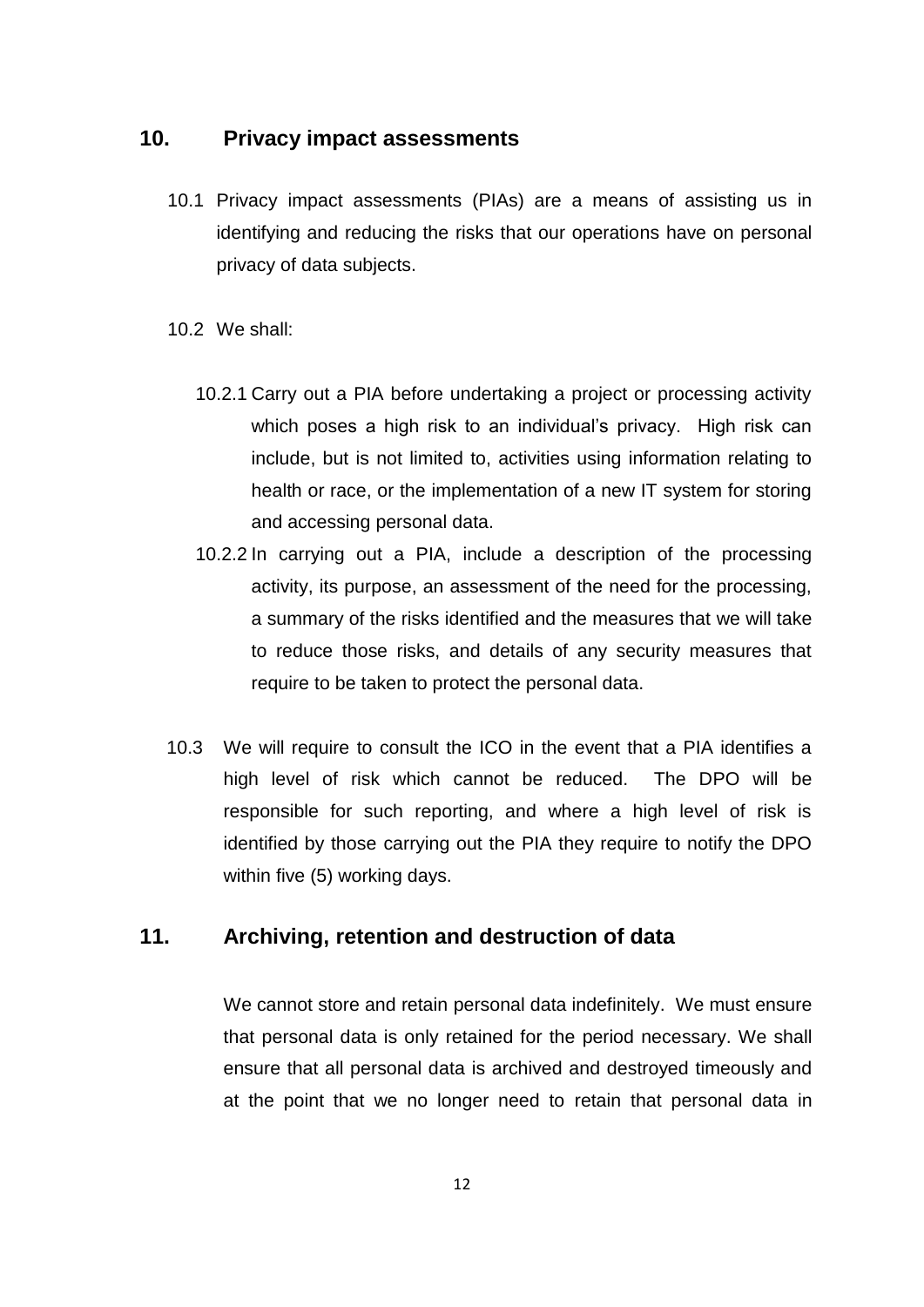accordance with the periods specified within the table at Appendix 4 hereto.

# **List of appendices**

- 1. Fair processing notice
- 2. Model data-sharing agreement
- 3. Model data processor agreement
- 4. Table of duration of retention of certain data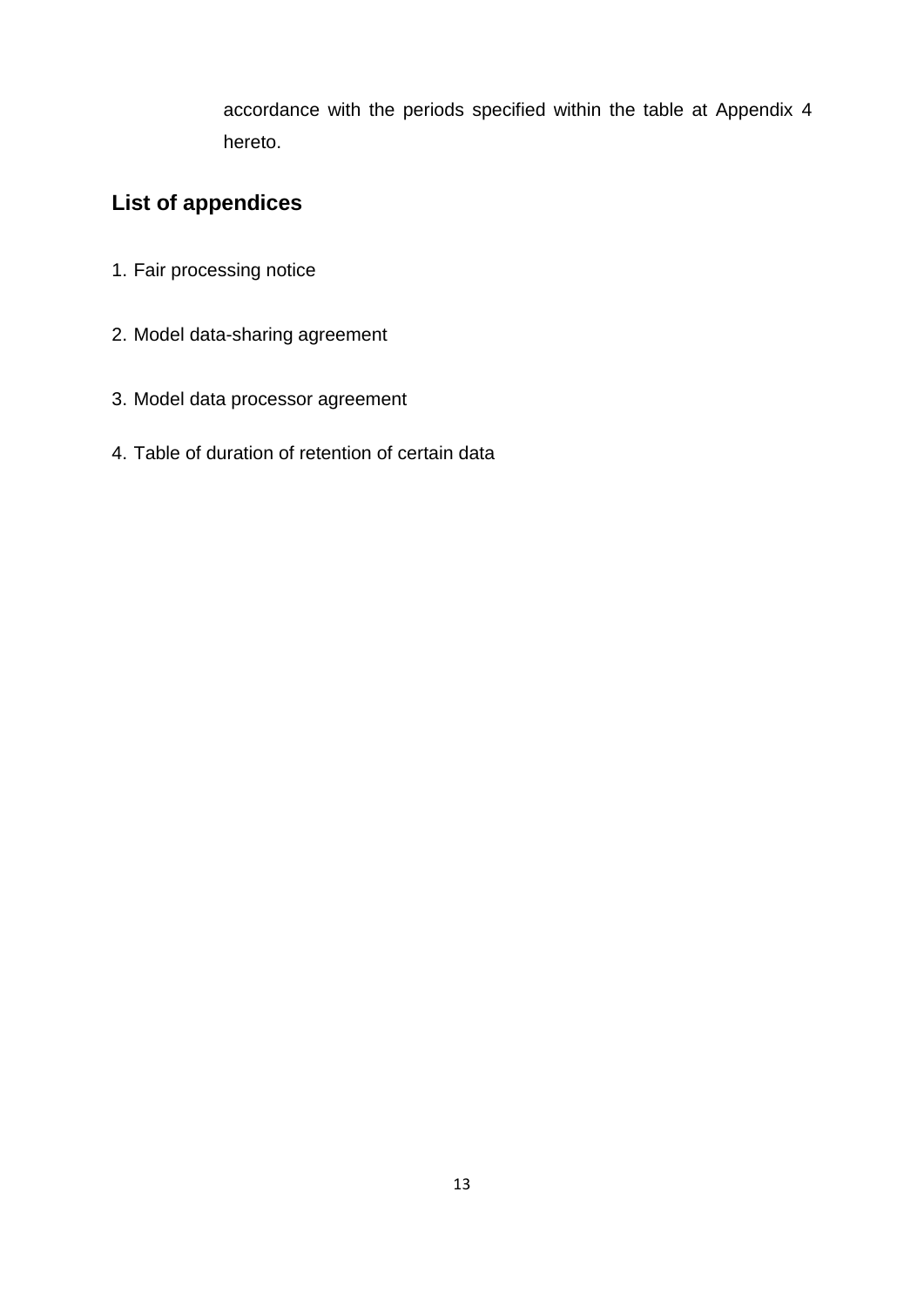#### **ORKNEY ISLANDS PROPERTY DEVELOPENTS LTD (Private Landlord Registration No 31823/330/18390 Letting Agent Registration No 1805003)**

# **GDPR Fair Processing Notice**

### **(How we use your personal information)**

This notice explains what information we collect, when we collect it and how we use it. During the course of our activities we will process personal data (which may be held on paper, electronically, or otherwise) about you and we recognise the need to treat it in an appropriate and lawful manner. The purpose of this notice is to make you aware of how we will handle your information.

### **Who are we?**

We, **Orkney Islands Property Developments Ltd (OIPDL)**, **15 Victoria Street, Kirkwall, Orkney, KW15 1DN**, take the issue of security and data protection seriously and we adhere to guidelines published in the Data Protection Act of 1998 and the General Data Protection Regulation (EU) 2016/679 which is applicable from the 25 May 2018, together with any domestic laws subsequently enacted.

We are registered as a data controller with the Information Commissioner's Office (ICO) under registration number **ZA142245** and we are the data controller of any personal data that you provide to us.

Our contact person for data protection is **David Linklater, Housing Officer, Orkney Islands Property Developments Ltd, 15 Victoria Street, Kirkwall, Orkney, KW15 1DN (Tel No 01856876310)**

Any questions relating to this notice and our privacy practices should be sent to the abovenamed staff member.

## **How we collect information from you and what information we collect**

We collect information about you:

• from you when you apply for housing with us, become a tenant, request services/repairs, enter into a tenancy agreement with us, or otherwise provide us with your personal details;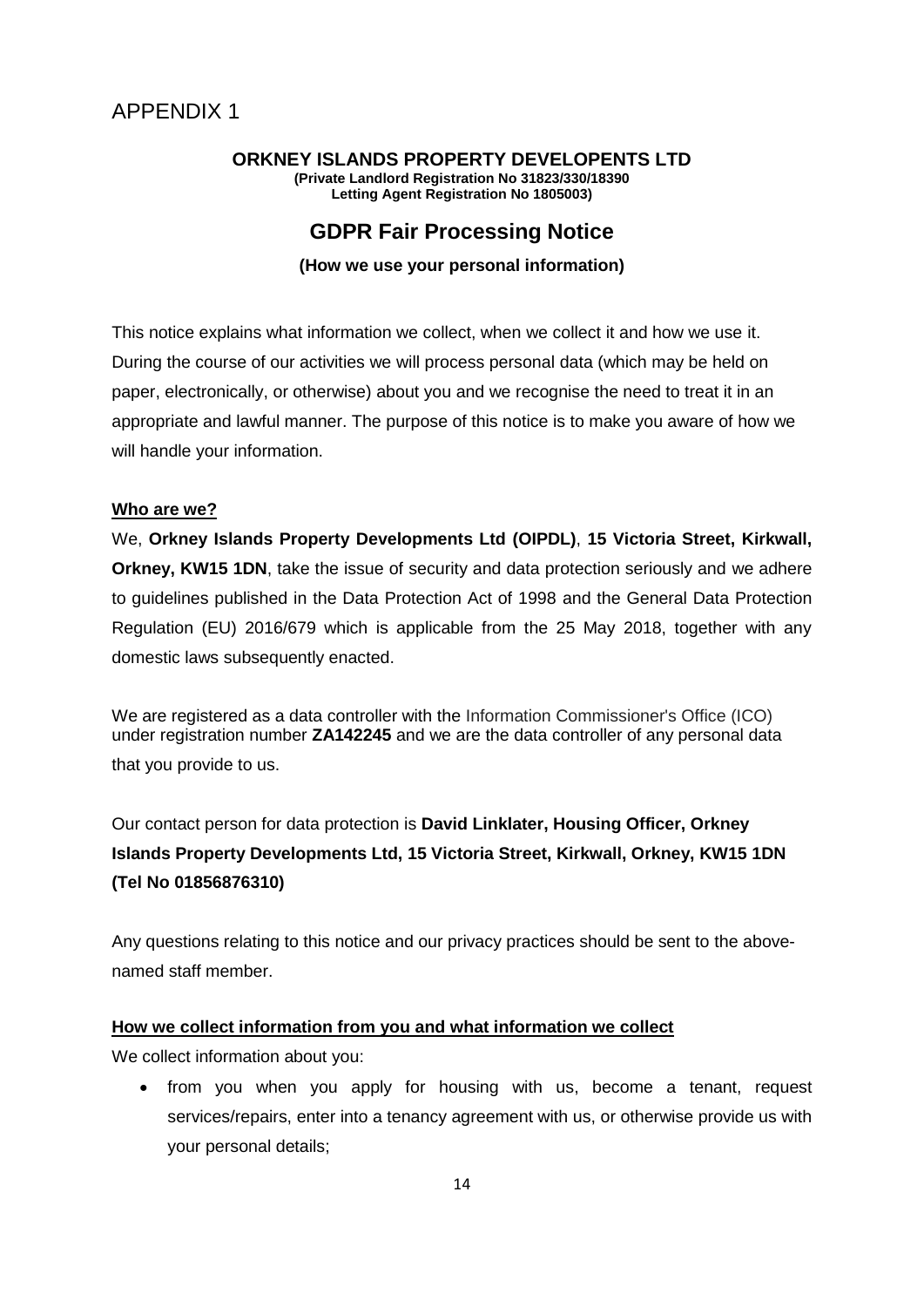- from your use of our online services, whether to report any tenancy related issues, make a complaint or otherwise;
- from your arrangements to make payment to us (such as bank details, payment card numbers, employment details, benefit entitlement and any other income and expenditure related information).

We collect the following information about you:

- Name;
- Address;
- Telephone number:
- email address;
- National Insurance number;
- Next of kin
- Names of referees (where applicable)
- Nature of disability/health problems (where applicable)

We receive the following information from third parties (where applicable):

- benefits information, including awards of Housing Benefit/Universal Credit
- payments made by you to us;
- complaints or other communications regarding behaviour or other alleged breaches of the terms of your contract with us, including information obtained from Police Scotland;
- reports as to the conduct or condition of your tenancy, including references from previous tenancies, and complaints of anti-social behaviour.

#### **Why we need this information about you and how it will be used**

We need your information and will use your information:

- to undertake and perform our obligations and duties to you in accordance with the terms of our contract with you;
- to enable us to supply you with the services and information which you have requested;
- to enable us to respond to your repair request, housing application and complaints made;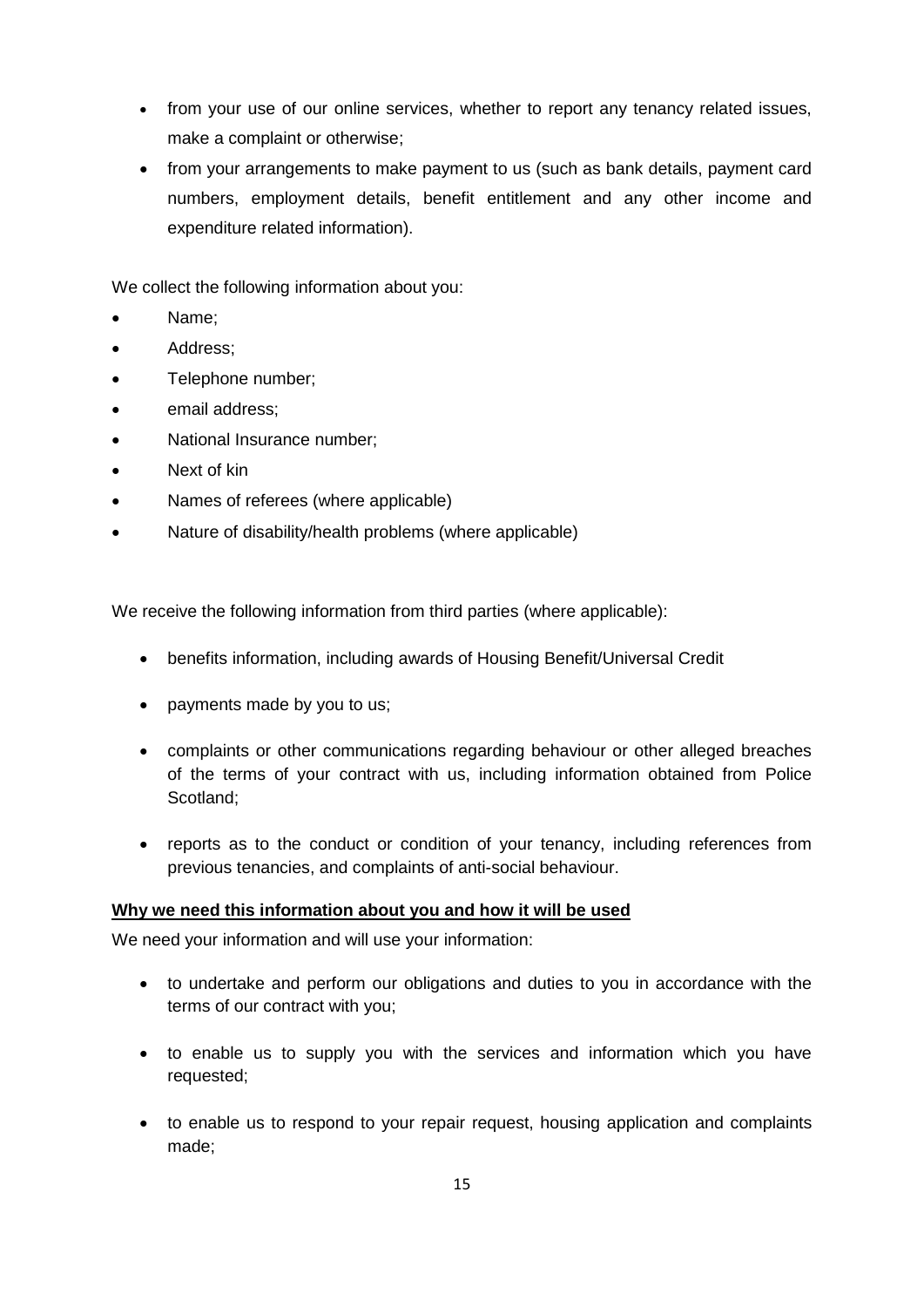- to analyse the information we collect so that we can administer, support and improve and develop our business and the services we offer;
- to contact you in order to send you details of any changes to our services or supplies which may affect you;
- for all other purposes consistent with the proper performance of our operations and business; and
- to contact you for your views on our products and services.

In cases where "special category personal data" (ie, sensitive information on health or disability) is collected, this will be collected with the subject's consent, and will be used for the purpose of assessing applications for very sheltered housing/supported accommodation.

## **Sharing of your information**

The information you provide to us will be treated by us as confidential and will be processed only by our employees within the UK/European Economic Area (EEA).

We may disclose your information to other third parties who act for us for the purposes set out in this notice or for purposes approved by you, including the following:

- if we enter into a joint venture with or merge with another business entity, your information may be disclosed to our new business partners or owners;
- if we instruct repair or maintenance works, your information may be disclosed to any contractor;
- if we are investigating a complaint, information may be disclosed to Police Scotland, local authority departments, Scottish Fire & Rescue Service and others involved in any complaint, whether investigating the complaint or otherwise;
- if we are updating tenancy details, your information may be disclosed to third parties (such as utility companies and local authority);
- if we are investigating payments made or otherwise, your information may be disclosed to payment processors, local authority and the Department for Work & Pensions;
- if we are conducting a survey of our products and/or service, your information may be disclosed to third parties assisting in the compilation and analysis of the survey results;
- if we are asked by HMRC in regard to taxation, your information may be accordingly disclosed;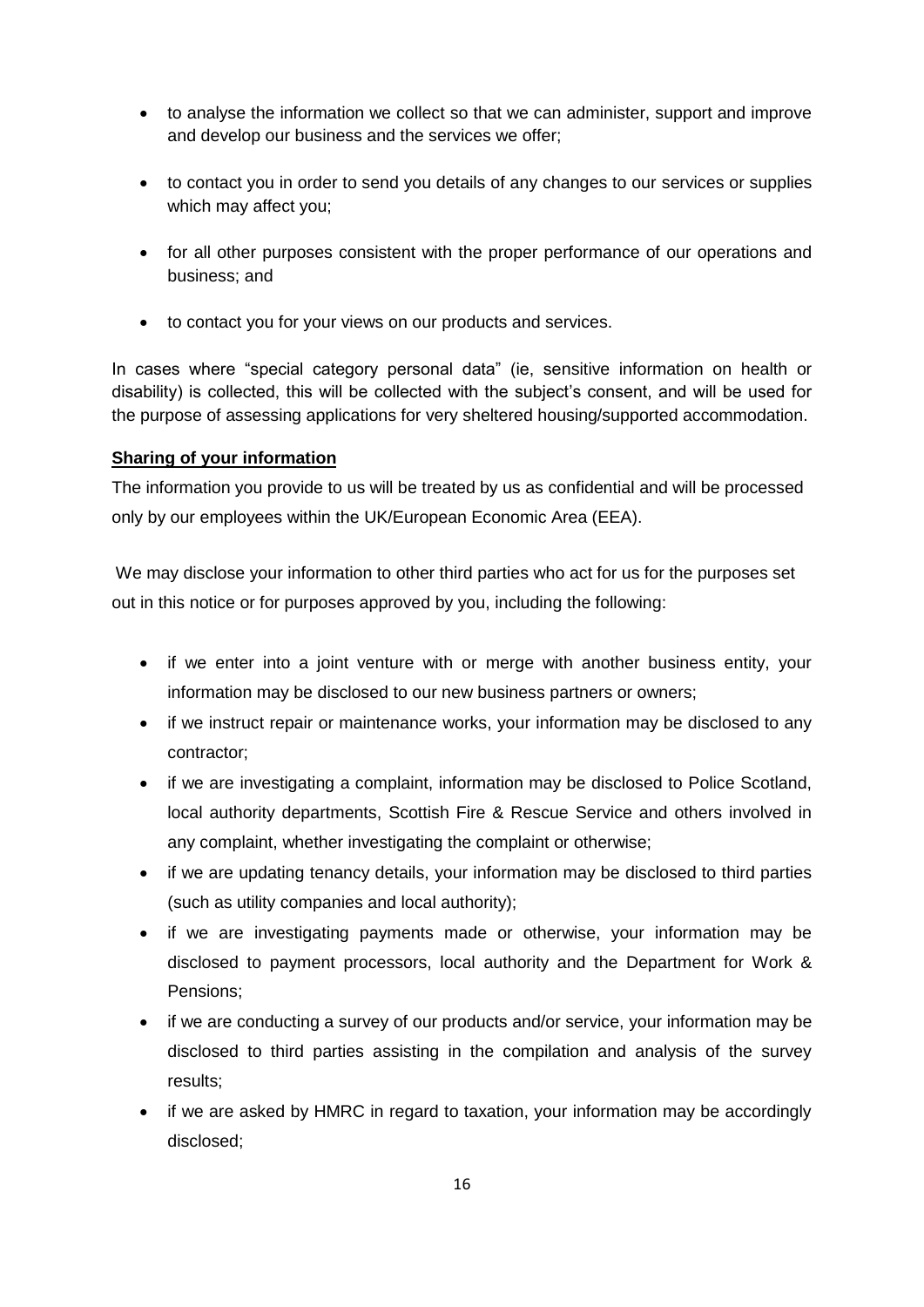• if we receive applications for our very sheltered housing/supported accommodation properties, applicants' information (including special category personal data) will be shared with the local authority in order to assess and process the applications.

Unless required to do so by law, we will not otherwise share, sell or distribute any of the information you provide to us without your consent.

## **Transfers outside the UK and Europe**

Your information will only be stored within the UK and European Economic Area (EAA).

## **Security**

When you give us information we take steps to make sure that your personal information is kept secure and safe.

Information in electronic form is kept on password-protected computers. Information in written form is kept in lockable fining-cabinets. Staff will not leave information (either in electronic or written form) unattended where it may be seen by unauthorised persons.

## **How long we will keep your information**

We review our data retention periods regularly and will only hold your personal data for as long as is necessary for the relevant activity, or as required by law (we may be legally required to hold some types of information), or as set out in any relevant contract we have with you.

Our full retention schedule is available on our website [www.oipdl.co.uk](http://www.oipdl.co.uk/)

## **Your rights**

You have the right at any time to:

- ask for a copy of the information about you held by us in our records;
- require us to correct any inaccuracies in your information;
- make a request to us to delete what personal data we hold about you; and
- object to receiving any marketing communications from us.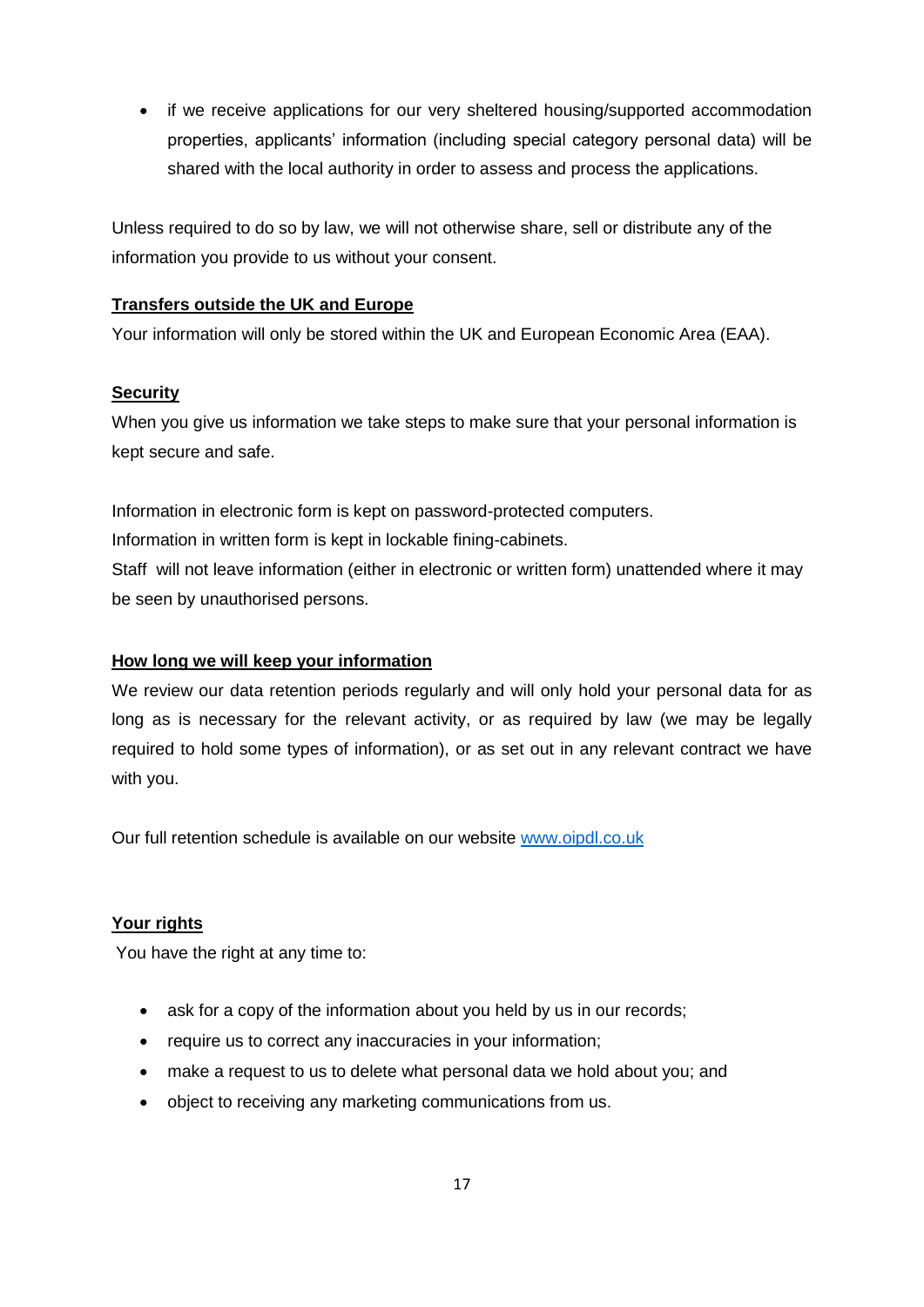If you would like to exercise any of your rights above please contact us at **[enquiries@oipdl.co.uk](mailto:enquiries@oipdl.co.uk)**

Should you wish to complain about the use of your information, we would ask that you contact us to resolve this matter in the first instance. You also have the right to complain to the Information Commissioner's Office (ICO) in relation to our use of your information. The ICO's contact details are noted below:

The Information Commissioner's Office – Scotland 45 Melville Street, Edinburgh, EH3 7HL Telephone: 0131 244 9001 email[:scotland@ico.org.uk](mailto:scotland@ico.org.uk)

The accuracy of your information is important to us - please help us keep our records updated by informing us of any changes to your email address and other contact details.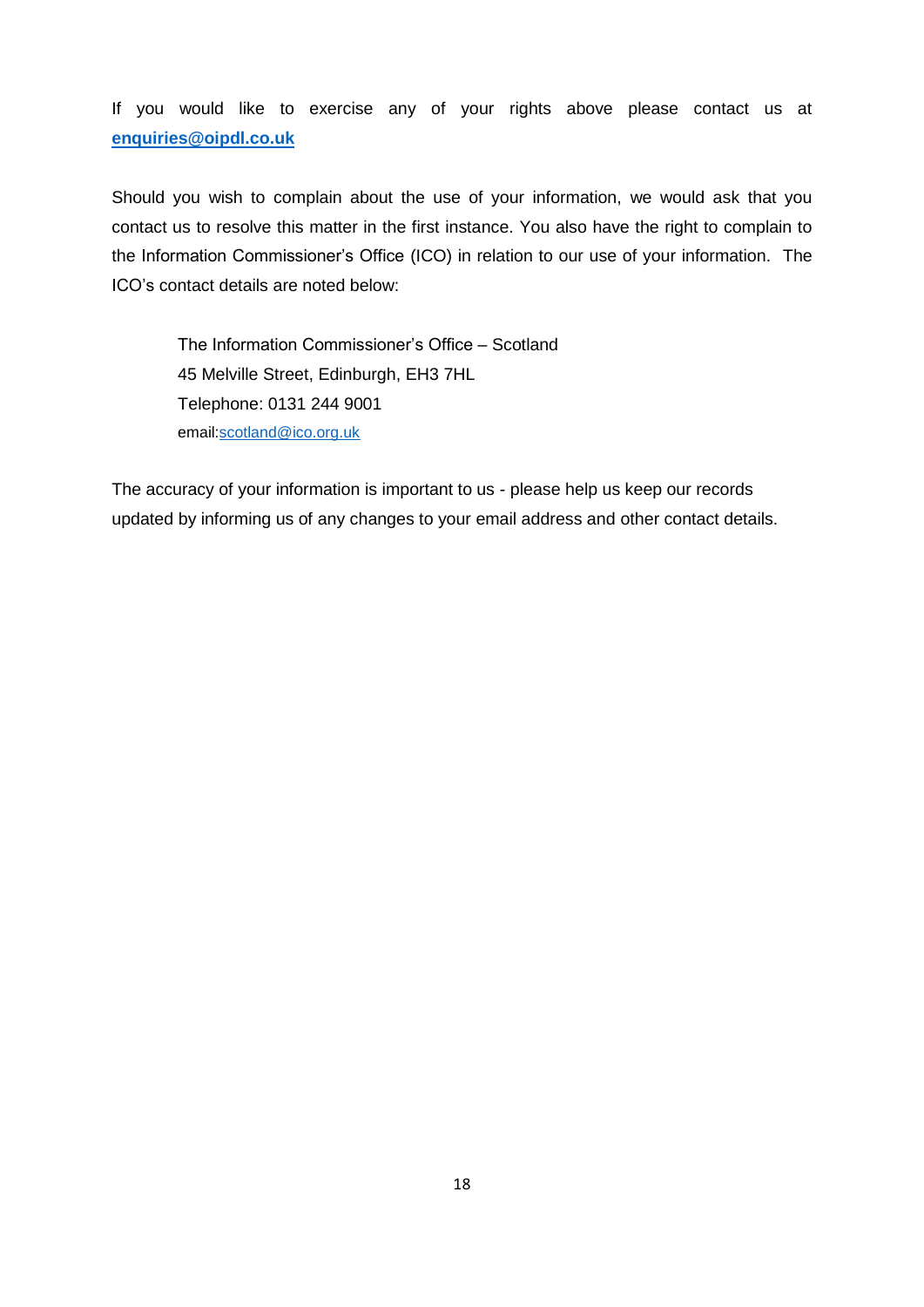#### **DATA SHARING AGREEMENT**

#### between

**ORKNEY ISLANDS PROPERTY DEVELOPMENTS LTD, 15 Victoria Street, Kirkwall,** 

Orkney, KW15 1DN ("**[Party 1]**");

and

*[Insert organisation name, a [e.g. Company]* **registered in terms of the Companies Acts** with registered number *[registered number]* and having its registered office/main office at

### **[***address]***]** ("**[Party 2]**") ]");

(each a "**Party**" and together the "**Parties**").

#### **WHEREAS**

*Drafting note: Further detail will require to be inserted here to confirm relationship between parties to the agreement. This will depend on the precise nature of relationship so will require to be adapted for every individual use of this model agreement.*

- (a) [*insert name of party*] ("[Party1]") and [*Insert name of party*] ("[Party 2]")intend that this data sharing agreement will form the basis of the data sharing arrangements between the parties (the "Agreement"); and
- (b) The intention of the Parties is that they shall each be independent Data Controllers in respect of the Data that they process under this Agreement.
- (c) Nothing in this Agreement shall alter, supersede, or in any other way affect the terms of [*insert details of relationship/contract with Party 2*]

## **NOW THEREFORE IT IS AGREED AS FOLLOWS:**

#### **1 DEFINITIONS**

1.1 In construing this Agreement, capitalised words and expressions shall have the meaning set out opposite:

**"Agreement"** means this Data Sharing Agreement, as amended from time to time in accordance with its terms, including the Schedule;

**"Business Day"** means any day which is not a Saturday, a Sunday or a bank or public holiday throughout Scotland;

**"Data"** means the information which contains Personal Data and Sensitive Personal Data (both of which have the definition ascribed to them in Data Protection Law) described in Part 1;

**"Data Controller"** has the meaning set out in Data Protection Law;

**"Disclosing Party"** means the Party (being either [Party1] or [Party 2], as appropriate) disclosing Data (or on behalf of whom Data is disclosed to the Data Recipient);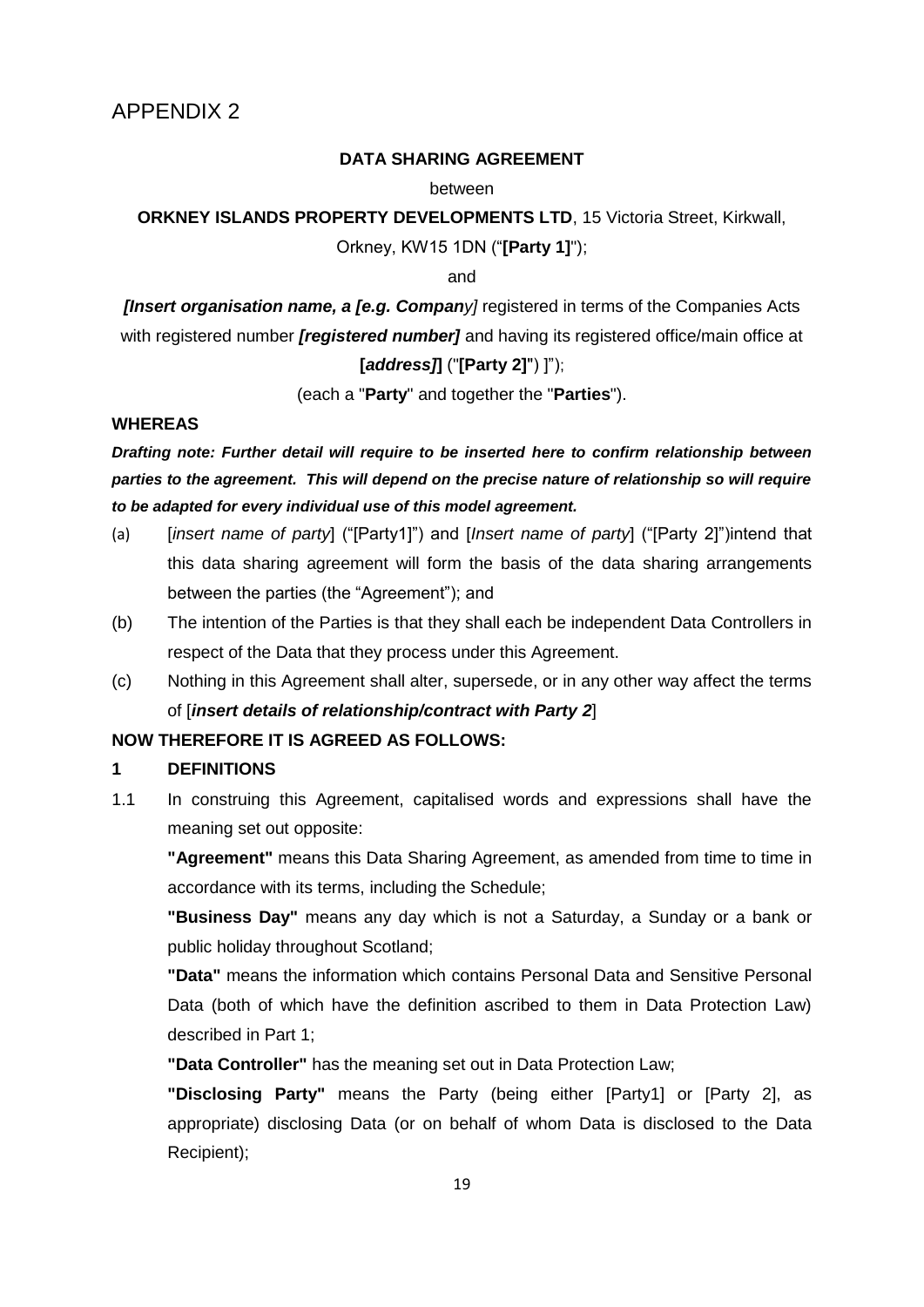**"Data Protection Law"** means Law relating to data protection, the processing of personal data and privacy from time to time, including:

- (d) the Data Protection Act 1998;
- (e) (with effect from 25 May 2018) the General Data Protection Regulation (EU) 2016/679;
- (f) the Privacy and Electronic Communications (EC Directive) Regulations 2003 (as may be amended by the proposed Regulation on Privacy and Electronic Communications); and
- (g) any legislation that, in respect of the United Kingdom, replaces, or enacts into United Kingdom domestic law, the General Data Protection Regulation (EU) 2016/679, the proposed Regulation on Privacy and Electronic Communications or any other law relating to data protection, the processing of personal data and privacy as a consequence of the United Kingdom leaving the European Union;

**"Data Recipient"** means the party (being either [Party1] or [Party 2], as appropriate) to whom Data is disclosed;

**"Data Subject"** means any identifiable individual to whom any Data relates: and the categories of data subjects within the scope of this Agreement are listed in Part 1;

**"Data Subject Request"** means a written request of either party as Data Controller by or on behalf of a Data Subject to exercise any rights conferred by Data Protection Law in relation to the data or the activities of the parties contemplated by this Agreement;

**"Disclosing Party"** means the party (being either [Party1] or [Party 2], as appropriate) disclosing Data to the Data Recipient;

**"Information Commissioner"** means the UK Information Commissioner and any successor;

**"Law"** means any statute, directive, other legislation, law or regulation in whatever form, delegated act (under any of the foregoing), rule, order of any court having valid jurisdiction or other binding restriction, decision or guidance in force from time to time;

**"Legal Basis"** means in relation to either Party, the legal basis for sharing the Data as described in Clause 2.3 and as set out in Part 2;

**"Purpose"** means the purpose referred to in Part 2;

**"Representatives"** means, as the context requires, the representative of [Party1] and/or the representative of [Party 2] as detailed in Part 4 of the Schedule. The same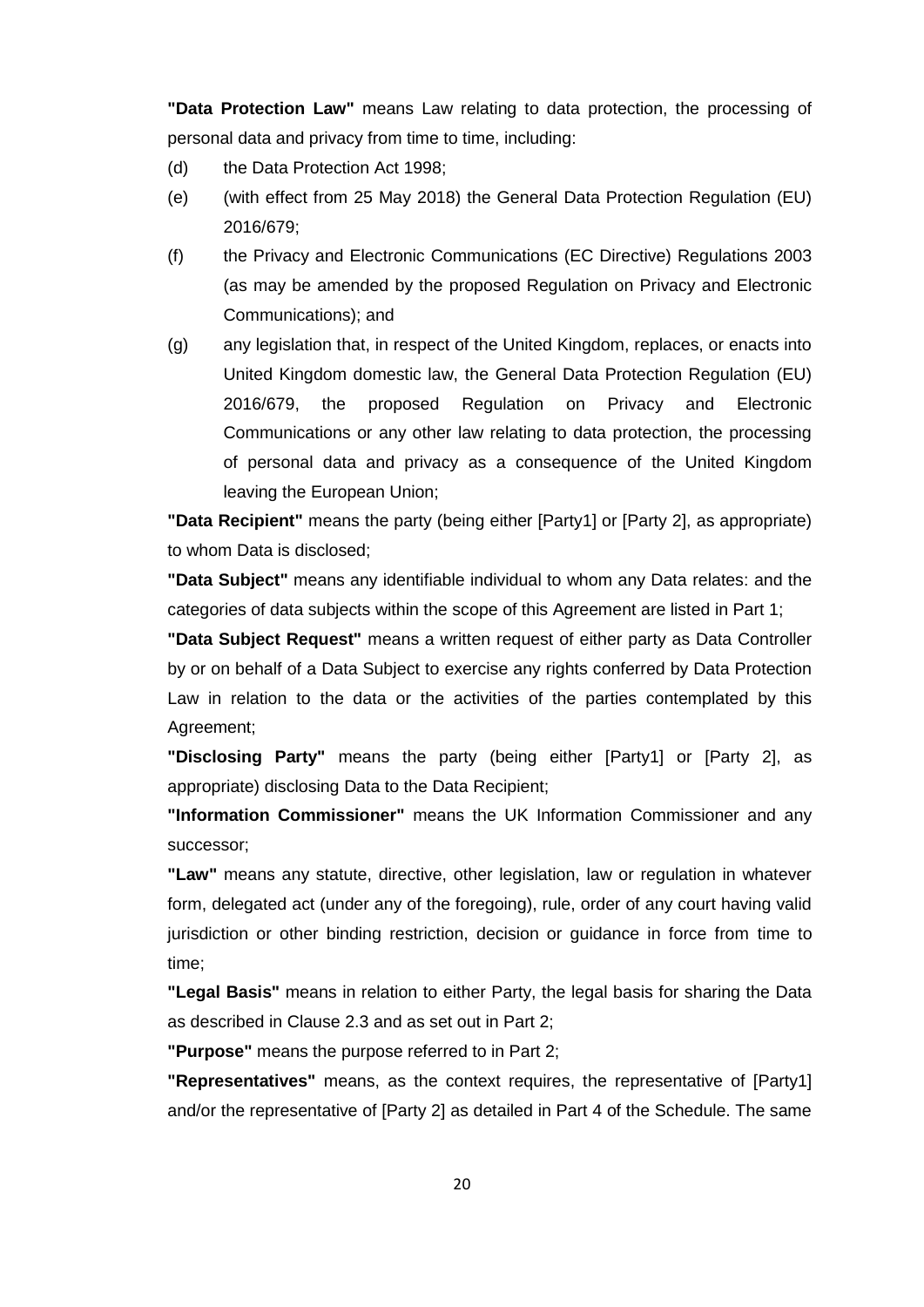may be changed from time to time on notice in writing by the relevant Party to the other Party;

**"Schedule"** means the Schedule in 6 Parts annexed to this Agreement and a reference to a "Part" is to a Part of the Schedule; and

**"Security Measures"** has the meaning given to that term in Clause 2.4.6

- 1.2 In this Agreement unless the context otherwise requires:
	- 1.2.1 words and expressions defined in Data Protection Law shall have the same meanings in this Agreement so that, in the case of Data Protection Law, words and expressions shall be interpreted in accordance with:
		- (a) the Data Protection Act 1998, in respect of processing undertaken on or before 24 May 2018;
		- (b) the General Data Protection Regulation (EU) 2016/679, in respect of processing undertaken on or after 25 May 2018; and
		- (c) in respect of processing undertaken on or after the date on which legislation comes into force that replaces, or enacts into United Kingdom domestic law, the General Data Protection Regulation (EU) 2016/679, that legislation;
	- 1.2.2 more generally, references to statutory provisions include those statutory provisions as amended, replaced, re-enacted for the time being in force and shall include any bye-laws, statutory instruments, rules, regulations, orders, notices, codes of practice, directions, consents or permissions and guidelines (together with any conditions attached to the foregoing) made thereunder;

#### **2 DATA SHARING**

#### **Purpose and Legal Basis**

- 2.1 The Parties agree to share the Data for the Purpose set out in accordance with the provisions of Part 2 of the Schedule.
- 2.2 Save as provided for in this Agreement, the Parties agree not to use any Data disclosed in terms of this Agreement in a way that is incompatible with the Purpose.
- 2.3 Each Party shall ensure that it processes the Data fairly and lawfully in accordance with Data Protection Law and each Party as Disclosing Party warrants to the other Party in relation to any Data disclosed, that such disclosure is justified by a Legal Basis.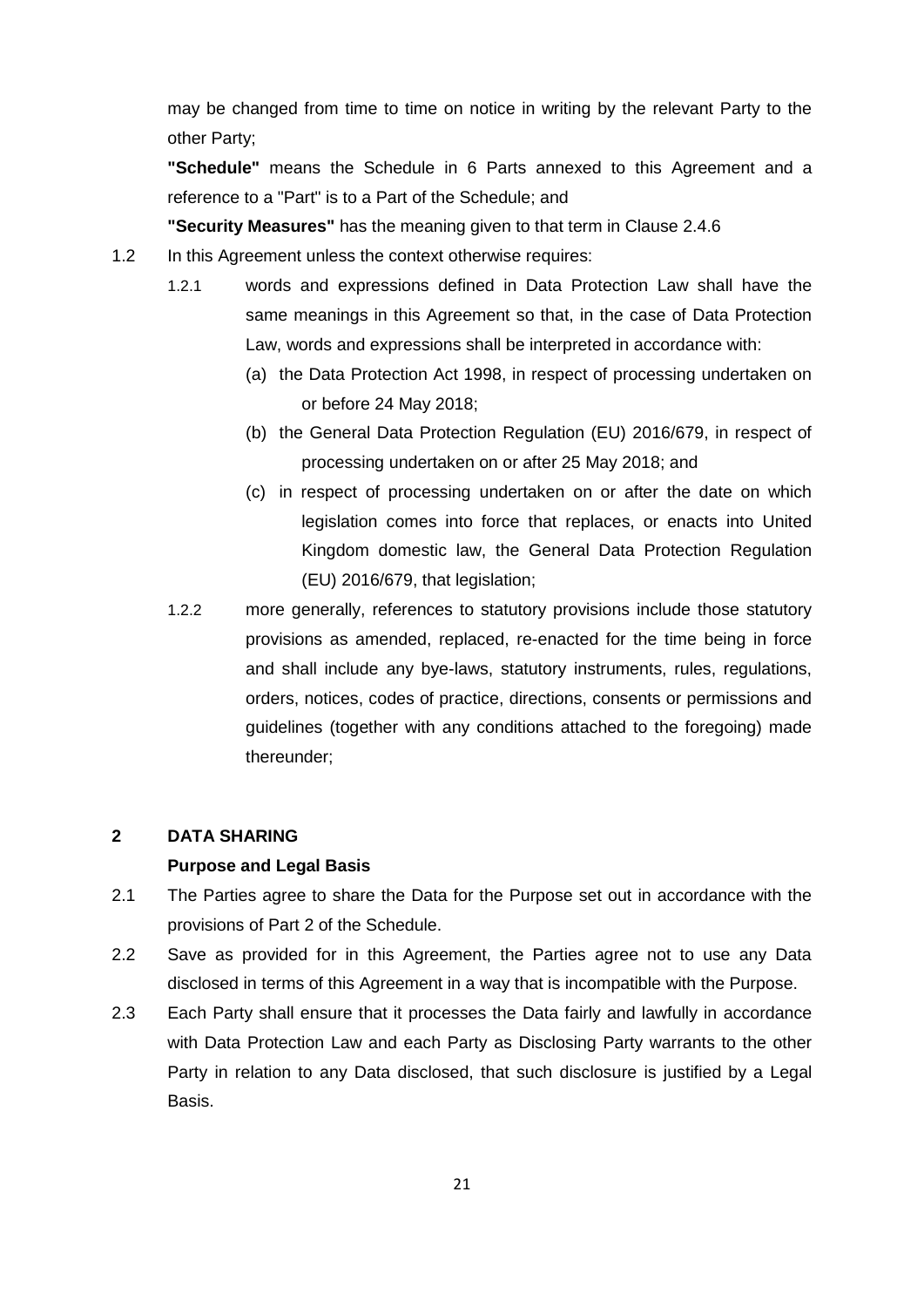#### **Parties Relationship**

- 2.4 The Parties agree that the relationship between them is such that any processing of the Data shall be on a Data Controller to Data Controller basis. The Data Recipient agrees that:
	- 2.4.1 it is a separate and independent Data Controller in respect of the Data that it processes under this Agreement, and that the Parties are not joint Data Controllers or Data Controllers in common;
	- 2.4.2 it is responsible for complying with the obligations incumbent on it as a Data Controller under Data Protection Law (including responding to any Data Subject Request);
	- 2.4.3 it shall comply with its obligations under Part 6 of the Schedule;
	- 2.4.4 it shall not transfer any of the Data outside the United Kingdom except to the extent agreed by the Disclosing Party;
	- 2.4.5 Provided that where the Data has been transferred outside the United Kingdom, the Disclosing Party may require that the Data is transferred back to within the United Kingdom:
		- (a) on giving not less than 3 months' notice in writing to that effect; or
		- (b) at any time in the event of a change in Law which makes it unlawful for the Data to be processed in the jurisdiction outside the United Kingdom where it is being processed; and
	- 2.4.6 it shall implement appropriate technical and organisational measures including the security measures set out in Part 5 of the Schedule (the "**Security Measures**"), so as to ensure an appropriate level of security is adopted to mitigate the risks associated with its processing of the Data, including against unauthorised or unlawful processing, accidental or unlawful destruction, loss, alteration, unauthorised disclosure of or damage or access to such Data.
- 2.5 The Disclosing Party undertakes to notify in writing the other as soon as practicable if an error is discovered in Data which has been provided to the Data Recipient, to ensure that the Data Recipient is then able to correct its records. This will happen whether the error is discovered through existing Data quality initiatives or is flagged up through some other route (such as the existence of errors being directly notified to the Disclosing Party by the Data Subjects themselves).

#### **Transferring Data**

2.6 Subject to the Data Recipient's compliance with the terms of this Agreement, the Disclosing Party undertakes to endeavour to provide the Data to the Data Recipient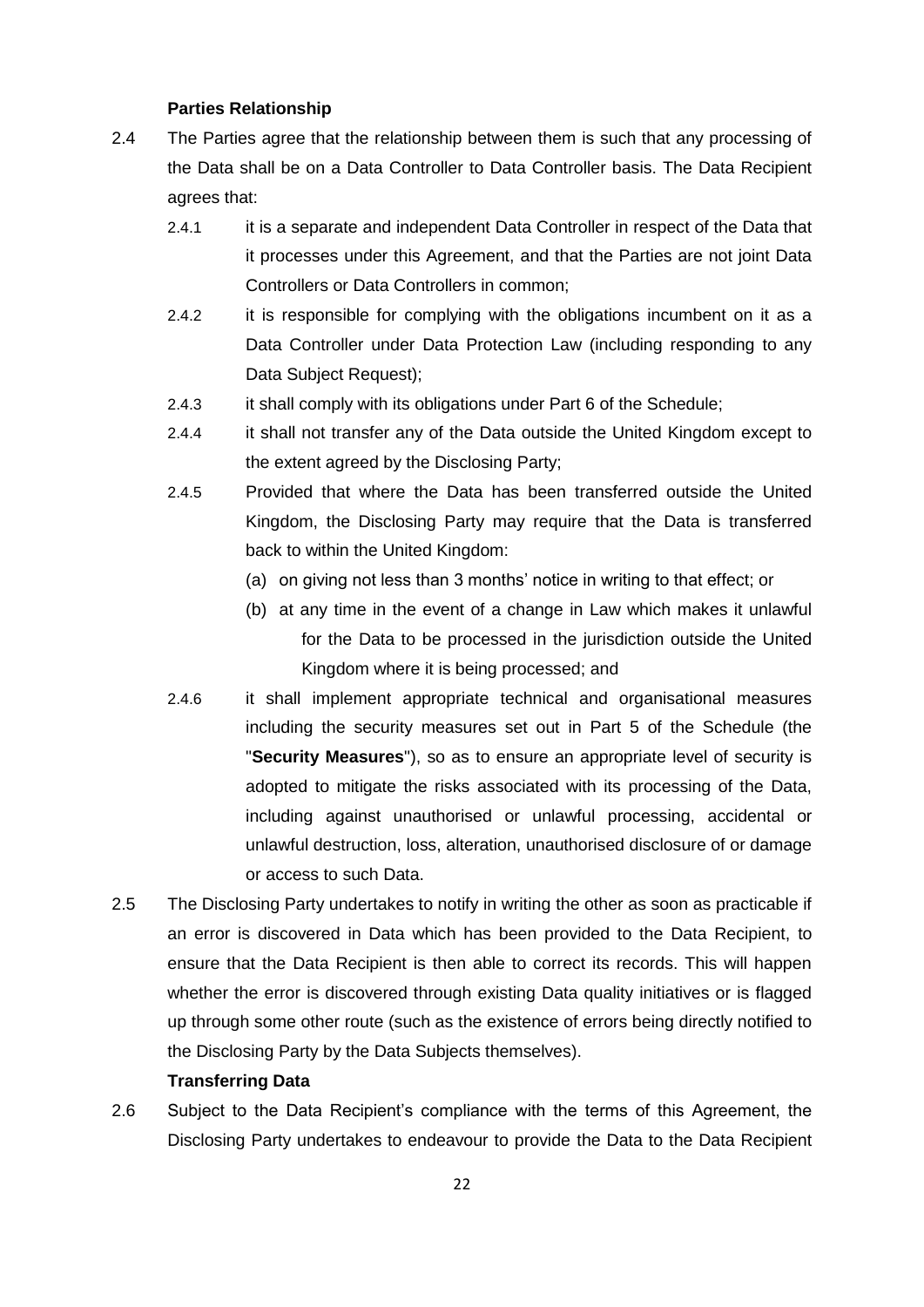on a non-exclusive basis in accordance with the transfer arrangements detailed in Part 3 of the Schedule.

#### **3 BREACH NOTIFICATION**

- 3.1 Each Party shall, promptly (and, in any event, no later than 12 hours after becoming aware of the breach or suspected breach) notify the other party in writing of any breach or suspected breach of any of that Party's obligations in terms of Clauses 1 and/or 2 and of any other unauthorised or unlawful processing of any of the Data and any other loss or destruction of or damage to any of the Data. Such notification shall specify (at a minimum):
	- 3.1.1 the nature of the personal data breach or suspected breach;
	- 3.1.2 the date and time of occurrence;
	- 3.1.3 the extent of the Data and Data Subjects affected or potentially affected, the likely consequences of any breach (in the case of a suspected breach, should it have occurred) for Data Subjects affected by it and any measures taken or proposed to be taken by that party to contain the breach or suspected breach; and
	- 3.1.4 any other information that the other Party shall require in order to discharge its responsibilities under Data Protection Law in relation to such breach or suspected breach.
- 3.2 The Party who has suffered the breach or suspected breach shall thereafter promptly, at the other Party's expense (i) provide the other Party with all such information as the other Party reasonably requests in connection with such breach or suspected breach; (ii) take such steps as the other Party reasonably requires it to take to mitigate the detrimental effects of any such breach or suspected breach on any of the Data Subjects and/or on the other Party; and (iii) otherwise cooperate with the other Party in investigating and dealing with such breach or suspected breach and its consequences.
- 3.3 The rights conferred under this Clause 3 are without prejudice to any other rights and remedies for breach of this Agreement whether in contract or otherwise in law.

## **4 DURATION, REVIEW AND AMENDMENT**

4.1 This Agreement shall come into force immediately on being executed by all the Parties and continue for [*insert termination: this will be when Parties cease*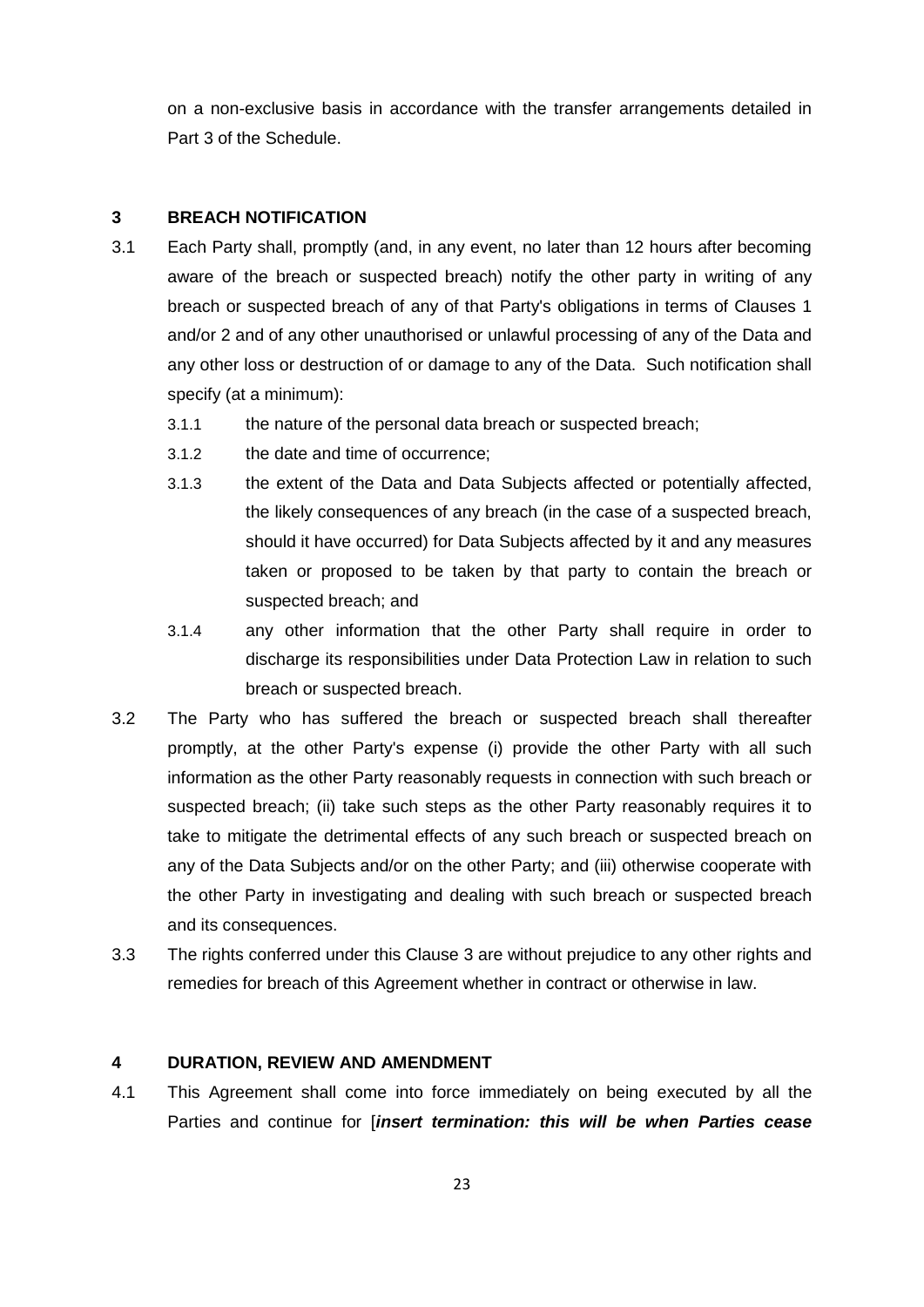*sharing data in terms of a contractual relationship with each other*], unless terminated earlier by the Disclosing Party in accordance with Clause 4.5.

- 4.2 This Agreement will be reviewed one year after it comes into force and every two years thereafter until termination or expiry in accordance with its terms.
- 4.3 In addition to these scheduled reviews and without prejudice to Clause 4.5, the Parties will also review this Agreement and the operational arrangements which give effect to it, if any of the following events takes place:
	- 4.3.1 the terms of this Agreement have been breached in any material aspect, including any security breach or data loss in respect of Data which is subject to this Agreement; or
	- 4.3.2 the Information Commissioner or any of his or her authorised staff recommends that the Agreement be reviewed.
- 4.4 Any amendments to this Agreement will only be effective when contained within a formal amendment document which is formally executed in writing by both Parties.
- 4.5 In the event that the Disclosing Party has any reason to believe that the Data Recipient is in breach of any of its obligations under this Agreement, the Disclosing Party may at its sole discretion:
	- 4.5.1 suspend the sharing of Data until such time as the Disclosing Party is reasonably satisfied that the breach will not re-occur; and/or
	- 4.5.2 terminate this Agreement immediately by written notice to the Data Recipient if the Data Recipient commits a material breach of this Agreement which (in the case of a breach capable of a remedy) it does not remedy within five (5) Business Days of receiving written notice of the breach.
- 4.6 Where the Disclosing Party exercises its rights under Clause 4.5, it may request the return of the Data (in which case the Data Recipient shall, no later than fourteen (14) days after receipt of such a written request from the Disclosing Party, at the Disclosing Party's option, return or permanently erase/destroy all materials held by or under the control of the Data Recipient which contain or reflect the Data and shall not retain any copies, extracts or other reproductions of the Data either in whole or in part and shall confirm having done so to the other Party in writing), save that the Data Recipient will be permitted to retain one copy for the purpose of complying with, and for so long as required by, any law or judicial or administrative process or for its legitimate internal compliance and/or record keeping requirements.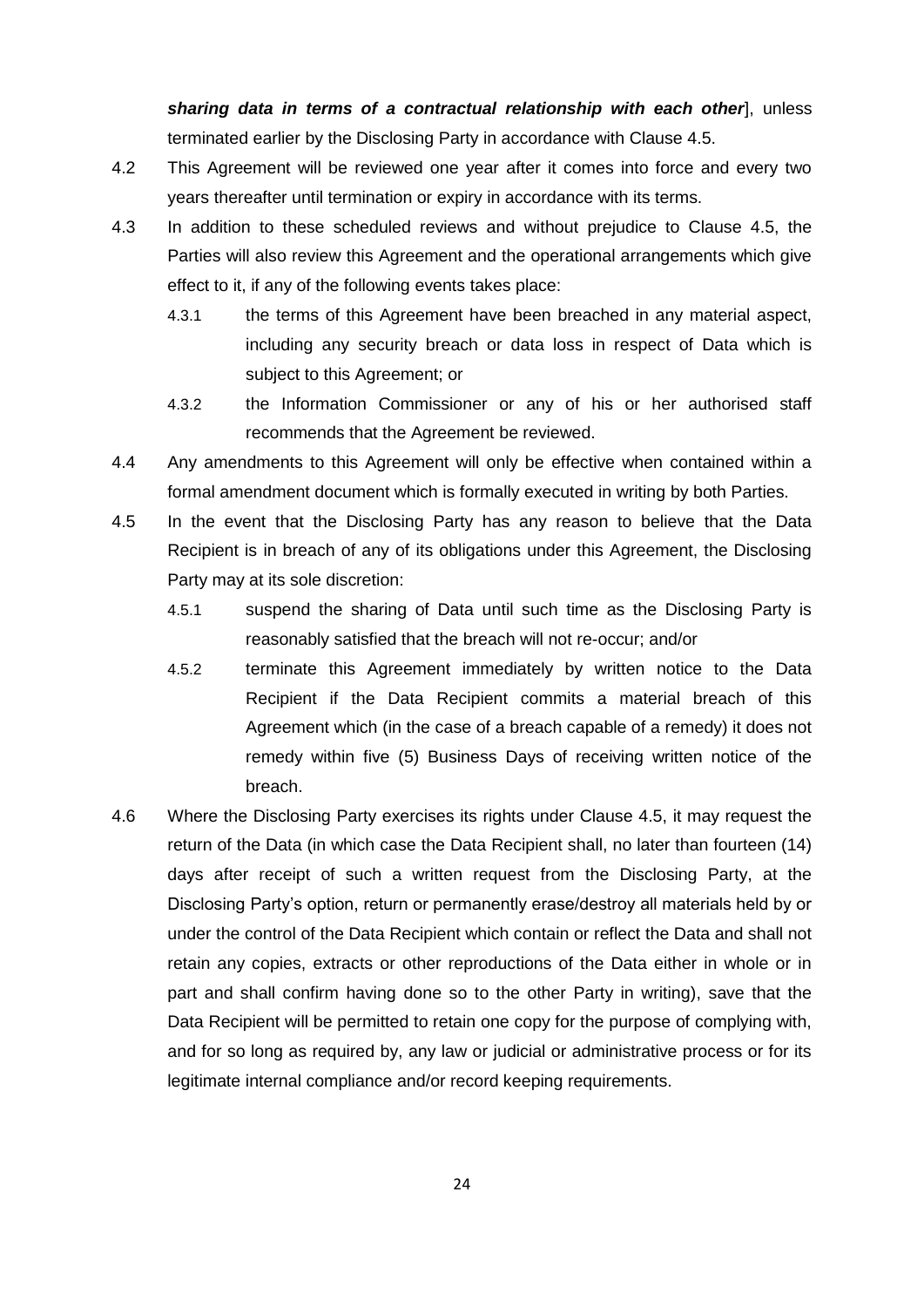## **5 LIABILITY**

- 4.7 Nothing in this Agreement limits or excludes the liability of either Party for:
	- 4.7.1 death or personal injury resulting from its negligence; or
	- 4.7.2 any damage or liability incurred as a result of fraud by its personnel; or
	- 4.7.3 any other matter to the extent that the exclusion or limitation of liability for that matter is not permitted by law.
- 4.8 The Data Recipient indemnifies the Disclosing Party against any losses, costs, damages, awards of compensation, any monetary penalty notices or administrative fines for breach of Data Protection Law and/or expenses (including legal fees and expenses) suffered, incurred by the Disclosing Party, or awarded, levied or imposed against the other party, as a result of any breach by the Data Recipient of its obligations under this Agreement. Any such liability arising from the terms of this Clause 5.2 is limited to  $E$  (STERLING) in the aggregate for the duration of this Agreement. *[Drafting note: will depend on the value of each contract, and the potential value of any issue relative to data protection. You may wish to consider a notional guide figure of £250k, however that figure should be considered against the background of the relationship with the other party to the agreement and scope of personal data shared with them.]*
- 4.9 Subject to Clauses 5.1 and 5.2 above:
	- 4.9.1 each Party excludes all liability for breach of any conditions implied by law (including any conditions of accuracy, security, completeness, satisfactory quality, fitness for purpose, freedom from viruses, worms, trojans or other hostile computer programs, non-infringement of proprietary rights and the use of reasonable care and skill) which but for this Agreement might have effect in relation to the Data;
	- 4.9.2 neither Party shall in any circumstances be liable to the other party for any actions, claims, demands, liabilities, damages, losses, costs, charges and expenses that the other party may suffer or incur in connection with, or arising (directly or indirectly) from, any use of or reliance on the Data provided to them by the other Party; and
	- 4.9.3 use of the Data by both Parties is entirely at their own risk and each party shall make its own decisions based on the Data, notwithstanding that this Clause shall not prevent one party from offering clarification and guidance to the other party as to appropriate interpretation of the Data.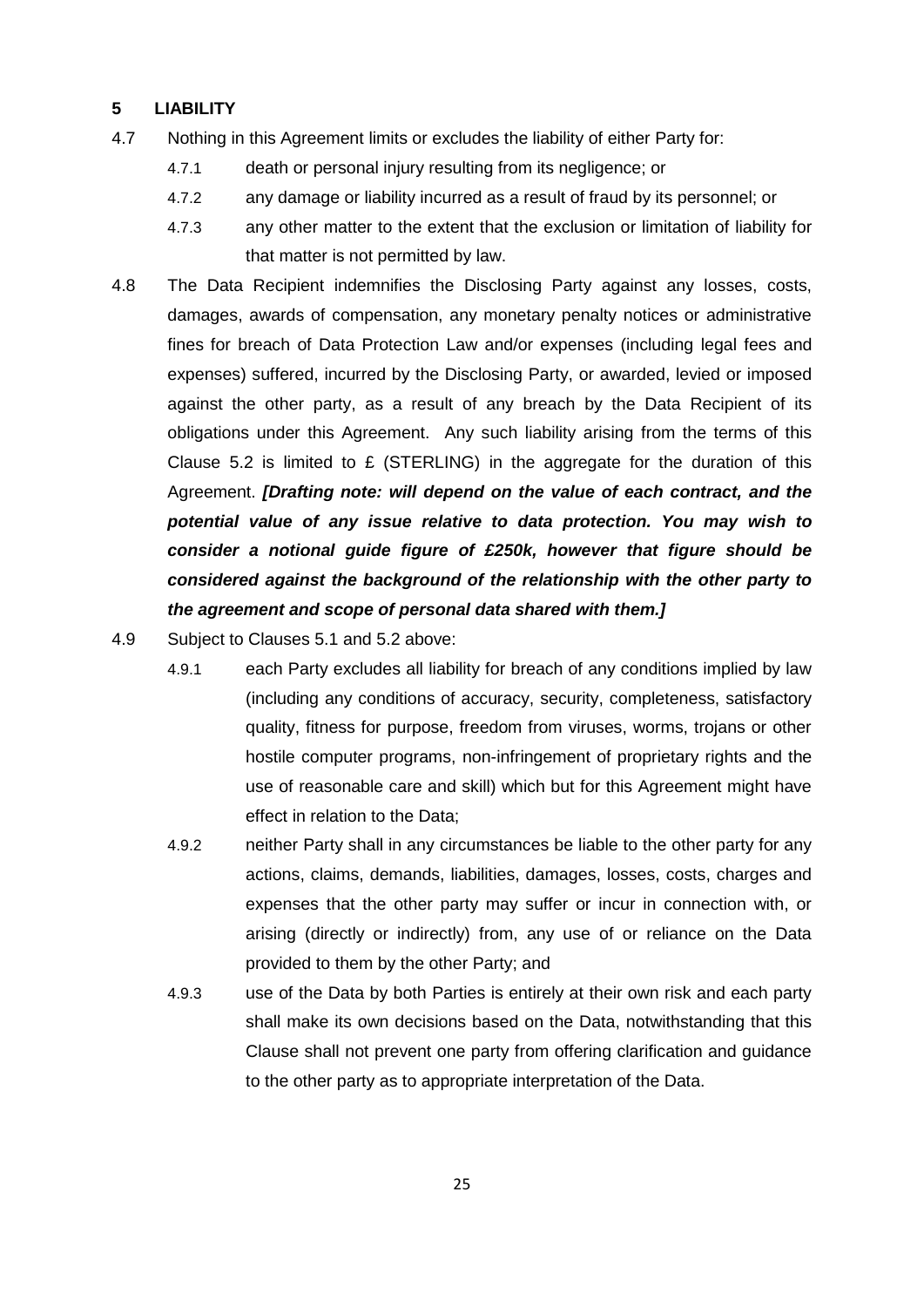#### **5 DISPUTE RESOLUTION**

- 5.1 The Parties hereby agree to act in good faith at all times to attempt to resolve any dispute or difference relating to the subject matter of, and arising under, this Agreement.
- 5.2 If the Representatives dealing with a dispute or difference are unable to resolve this themselves within twenty (20) Business Days of the issue arising, the matter shall be escalated to the following individuals in Part 4 of the Schedule identified as escalation points who will endeavour in good faith to resolve the issue.
- 5.3 In the event that the Parties are unable to resolve the dispute amicably within a period of twenty (20) Business Days from date on which the dispute or difference was escalated in terms of Clause 6.2, the matter may be referred to a mutually agreed mediator. If the identity of the mediator cannot be agreed, a mediator shall be chosen by the Dean of the Royal Faculty of Procurators in Glasgow.
- 5.4 If mediation fails to resolve the dispute or if the chosen mediator indicates that the dispute is not suitable for mediation, and the Parties remain unable to resolve any dispute or difference in accordance with Clauses 6.1 to 6.3, then either Party may, by notice in writing to the other Party, refer the dispute for determination by the courts in accordance with Clause 9.
- 5.5 The provisions of Clauses 6.1 to 6.4 do not prevent either Party from applying for an interim court order whilst the Parties attempt to resolve a dispute.

#### **6 NOTICES**

6.1 Any Notices to be provided in terms of this Agreement must be provided in writing and addressed to the relevant Party in accordance with the contact details noted in Part 4 of the Schedule, and will be deemed to have been received (i) if delivered personally, on the day of delivery; (ii) if sent by first class post or other next working day delivery, the second day after posting; (iii) if by courier, the date and time the courier's delivery receipt if signed; or (iv) if by fax, the date and time of the fax receipt.

## **7 GOVERNING LAW**

7.1 This Agreement and any dispute or claim arising out of or in connection with it or its subject matter or formation (including non-contractual disputes or claims) (a **"Dispute"**) shall, in all respects, be governed by and construed in accordance with the law of Scotland. Subject to Clause 6, the Parties agree that the Scottish Courts shall have exclusive jurisdiction in relation to any Dispute.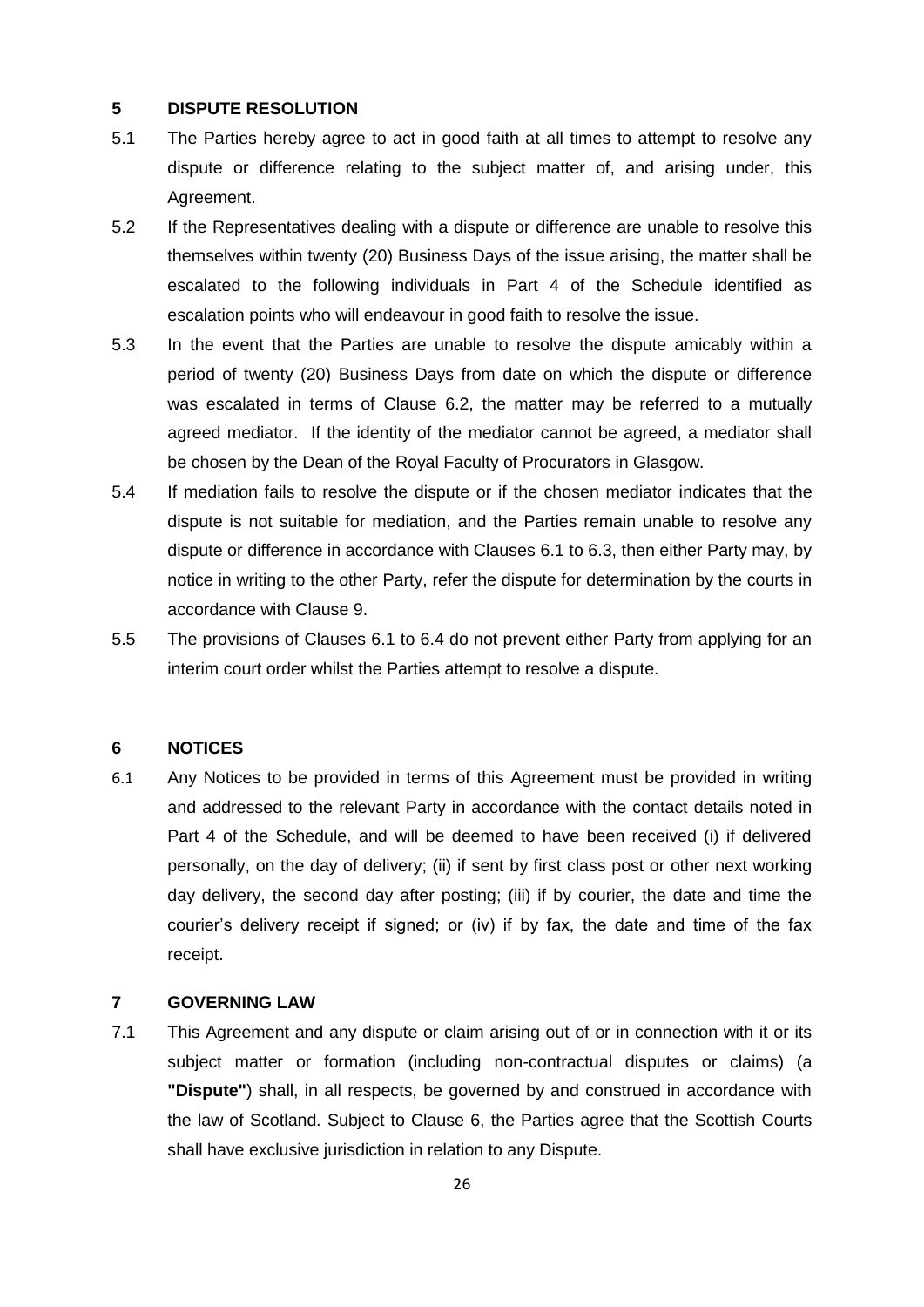**IN WITNESS WHEREOF** these presents consisting of this and the preceding **[enter number or pages]** pages together with the Schedule in 6 parts hereto are executed by the Parties hereto as follows:

| On behalf of [Party1]<br>at  |                                            |
|------------------------------|--------------------------------------------|
| on<br>By                     |                                            |
| <b>Print Full Name</b>       | Director/Secretary/Authorised<br>Signatory |
| before this witness          |                                            |
| <b>Print Full Name</b>       | Witness                                    |
| Address                      |                                            |
|                              |                                            |
|                              |                                            |
| On behalf of [Party 2]<br>at |                                            |
| on<br>By                     |                                            |
| <b>Print Full Name</b>       | Director/Secretary/Authorised              |
| before this witness          | Signatory                                  |
| <b>Print Full Name</b>       | Witness                                    |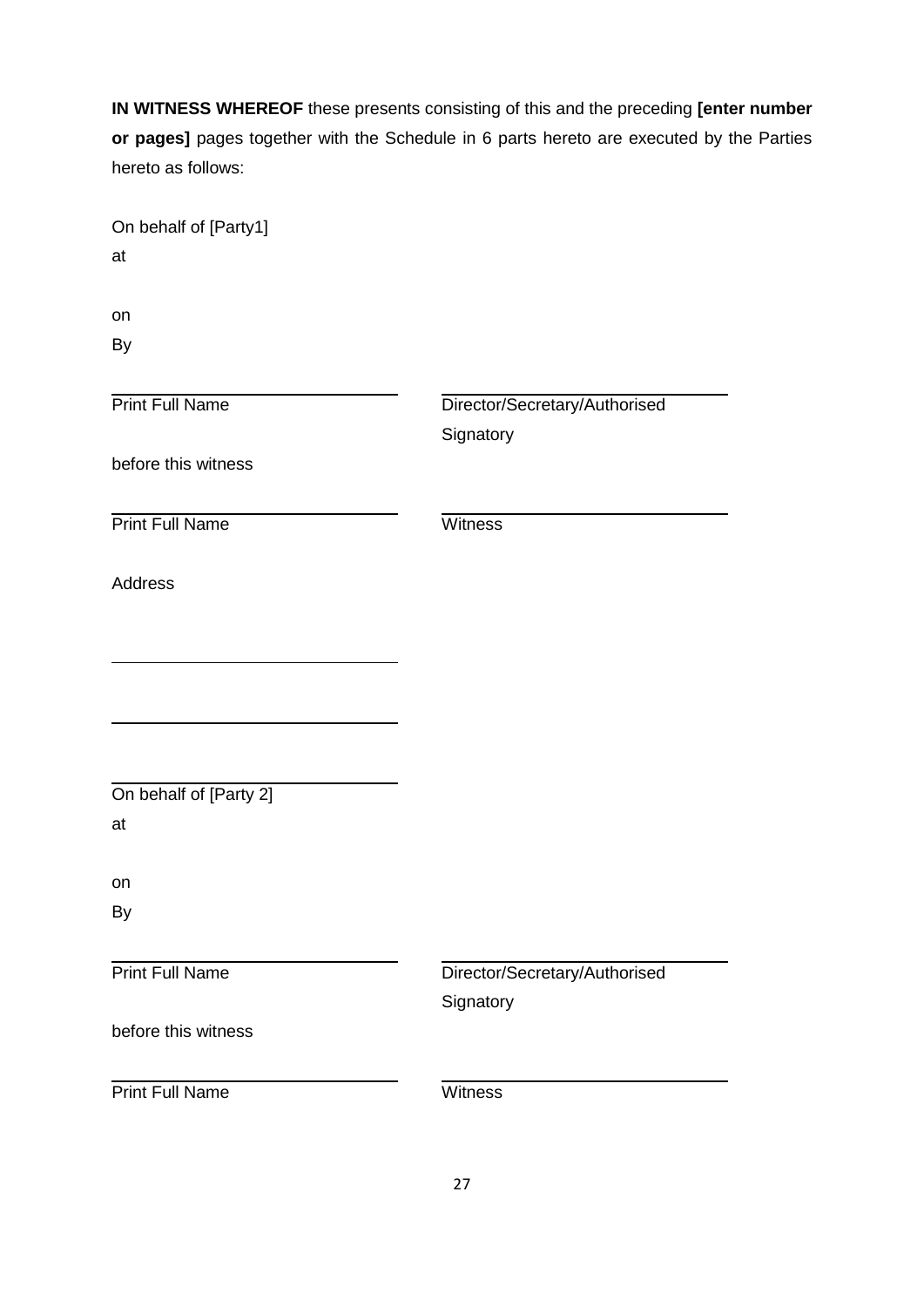Address

**THIS IS THE SCHEDULE REFERRED TO IN THE FOREGOING DATA SHARING AGREEMENT BETWEEN [PARTY1] AND [PARTY 2]**

## **SCHEDULE PART 1 – DATA**

*Drafting note: This part should contain details of the personal data to be shared between parties and will need to be populated on a case by case basis when utilising this agreement.*

## **DATA SUBJECTS**

For the purposes of this Agreement, Data Subjects are all living persons about whom information is transferred between the Parties.

### **SCHEDULE PART 2: PURPOSE AND LEGAL BASIS FOR PROCESSING**

#### **Purpose**

The Parties are exchanging Data to allow [insert details].

### **Legal Basis**

[**insert details - this will require specific requirements to be drafted in to the model agreement depending on the relationship between [Party1] and Party 2**]

## **SCHEDULE PART 3 - DATA TRANSFER RULES**

Information exchange can only work properly in practice if it is provided in a format which the Data Recipient it can utilise. It is also important that the Data is disclosed in a manner which ensures that no unauthorised reading, copying, altering or deleting of personal data occurs during electronic transmission or transportation of the Data. The Parties therefore agree that to the extent that data is physically transported, the following media are used:

- Face to face
- **Secure email**
- Courier
- Encrypted removable media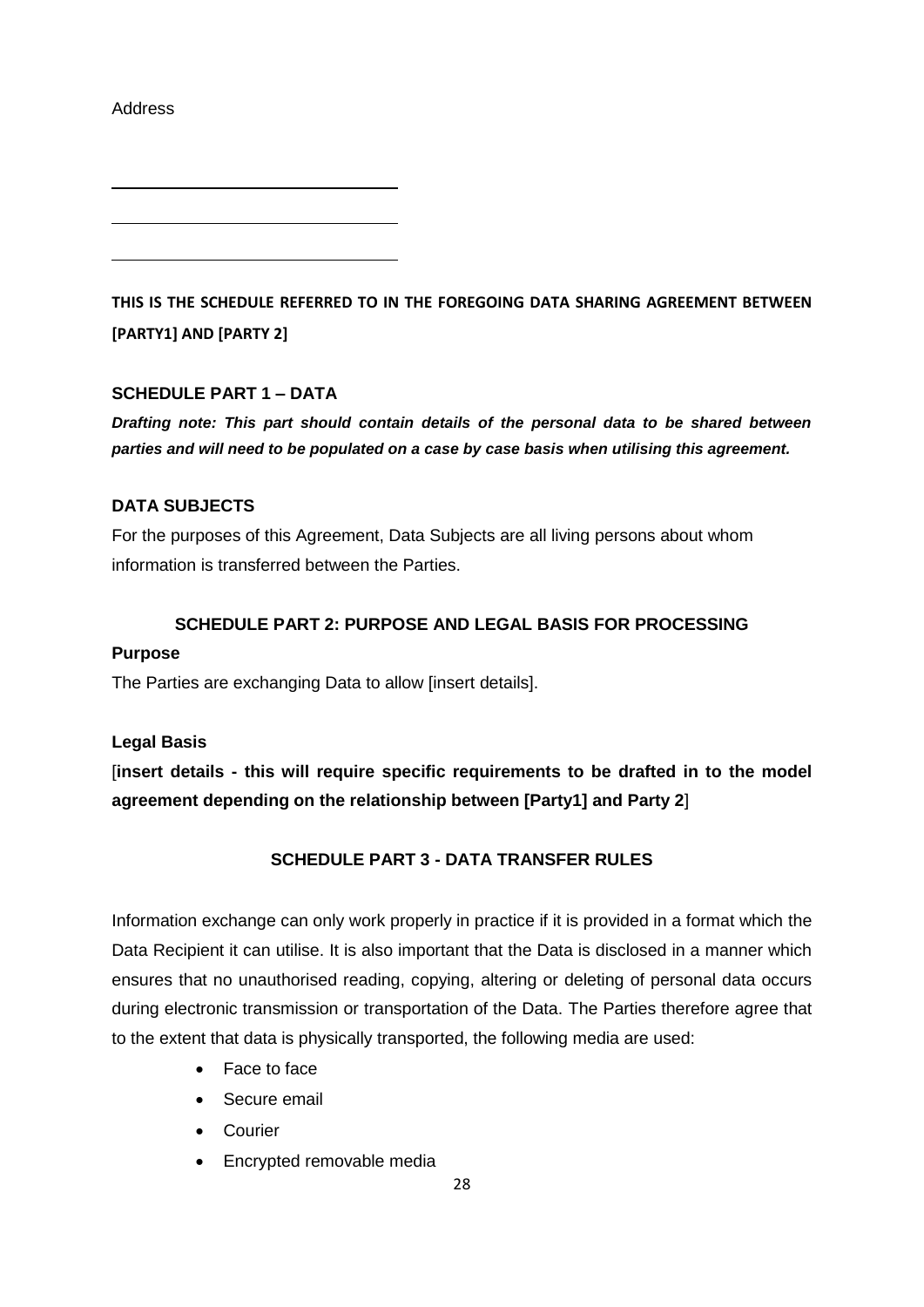## [**insert further methods of transport of data (and delete above if desired)**]

The data is encrypted, with the following procedure(s):

[**insert details**]

## **SCHEDULE PART 4 – REPRESENTATIVES**

## **Contact Details**

# **[Party1]**

Name:

Job Title:

Address:

email:

Telephone Number:

# **[Party 2]**

Name: Job Title: Address: email: Telephone Number:

# **SCHEDULE PART 5 – SECURITY MEASURES**

1 The Parties shall each implement an organisational information security policy.

# **2 Physical Security**

- 2.1 Any use of data processing systems by unauthorised persons must be prevented by means of appropriate technical (keyword / password protection) and organisational (user master record) access controls regarding user identification and authentication. Any hacking into the systems by unauthorised persons must be prevented. Specifically, the following technical and organisational measures are in place: The unauthorised use of IT systems is prevented by:
	- User ID
	- Password assignment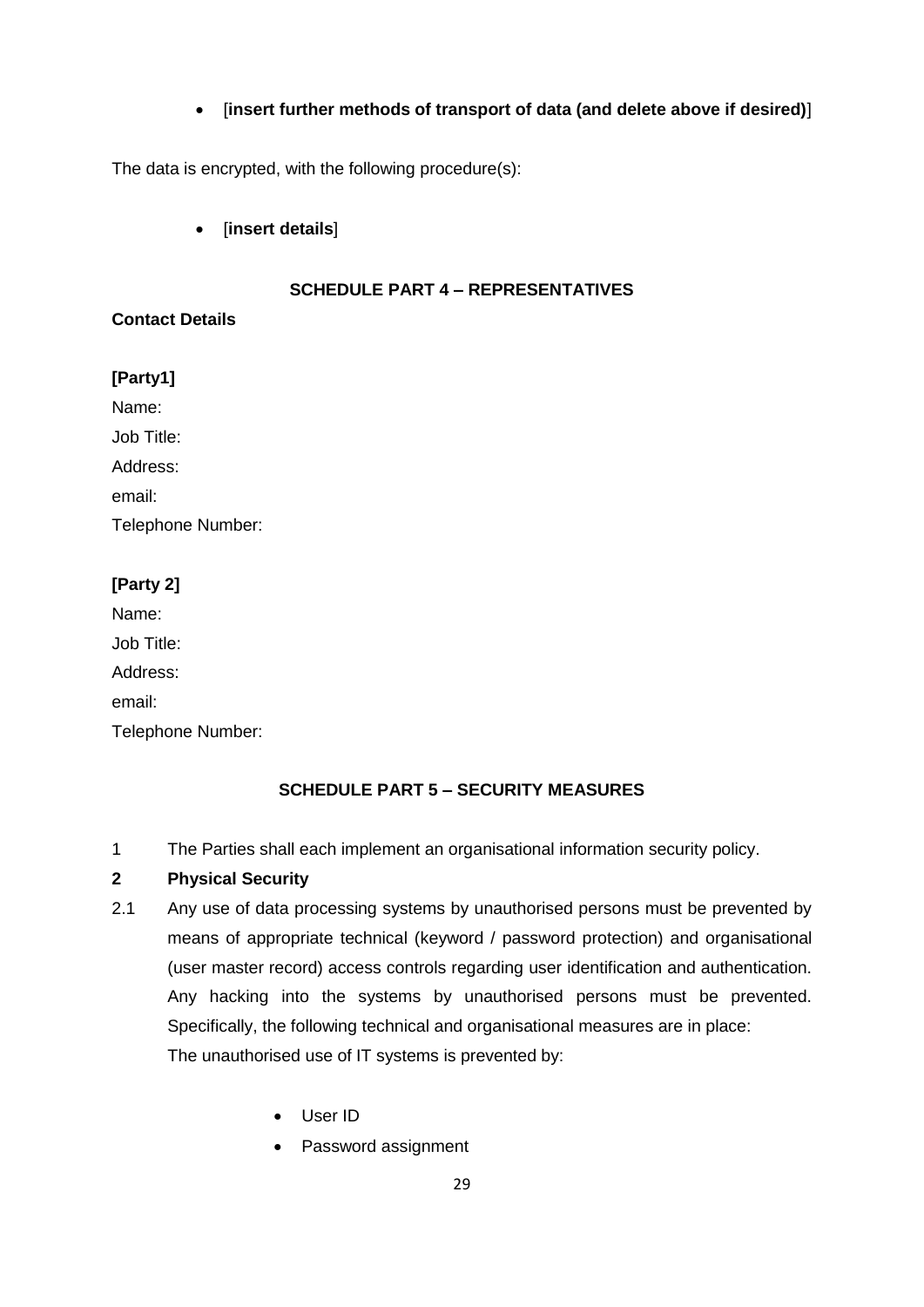- Lock screen with password activation
- Each authorised user has a private password known only to themselves
- Regular prompts for password amendments [**Delete/amend as appropriate]**

The following additional measures are taken to ensure the security of any Data:

- Network Username
- Network Password
- Application Username
- Application Password
- Application Permissions and access restricted to those who require it *(Drafting note: though this is no longer recommended so individual members may wish to delete)* **[Delete/amend as appropriate]**

## **3 Disposal of Assets**

3.1 Where information supplied by a Party no longer requires to be retained, any devices containing Personal Data should be physically destroyed or the information should be destroyed, deleted or overwritten using techniques to make the original information non-retrievable rather than using the standard delete or format function.

### **4 Malicious software and viruses**

Each Party must ensure that:

- 4.1.1 PCs used in supporting the service are supplied with anti-virus software and anti-virus and security updates are promptly applied.
- 4.1.2 All files received by one Party from the other are scanned to ensure that no viruses are passed.
- 4.1.3 The Parties must notify each other of any virus infections that could affect their systems on Data transfer.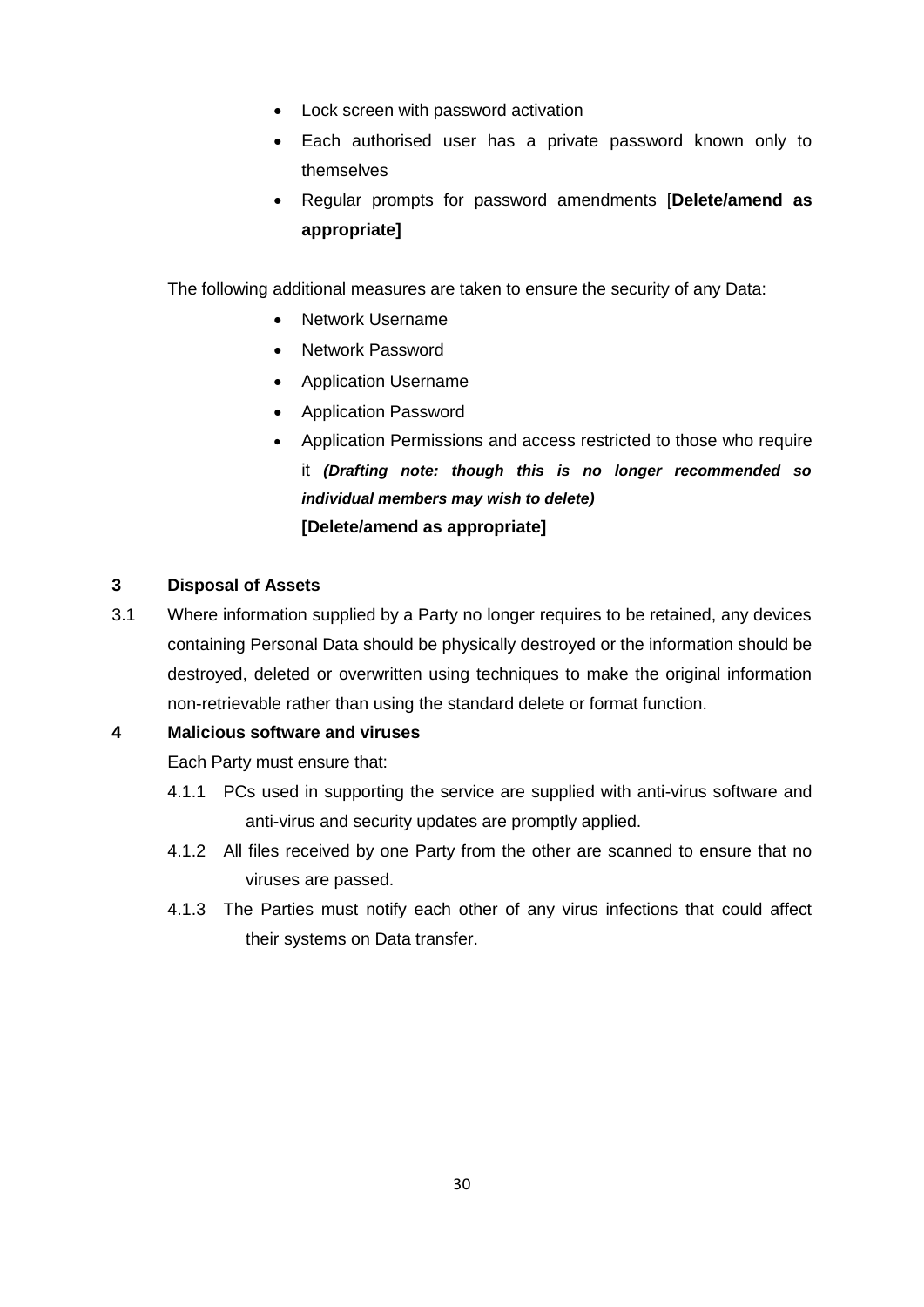# APPENDIX 3

*[Drafting note: It is anticipated that specific standard clauses will require to be included within finalised data protection agreements depending on the third party processor and nature of the member's relationship with them, in which case this draft will require to be updated to reflect that]*

#### **DATA PROCESSING AGREEMENT**

#### between

**ORKNEY ISLANDS PROPERTY DEVELOPMENTS LTD.** 15 Victoria Street, Kirkwall,

Orkney, KW15 1DN (the "Controller");

and

*[Insert organisation name, a [e.g.company]* registered in terms of the Companies Acts with registered number *[registered number]* and having its registered office/main office at [ *address]*] (the "Processor")

(each a "**Party**" and together the "**Parties**")

#### **WHEREAS**

*[Drafting note: Further detail will require to be inserted here to confirm relationship between parties to the agreement. This will depend on the precise nature of relationship so will require to be adapted for every individual use of this model agreement.]*

- (d) The Controller and the Processor have entered in to an agreement/ contract to [insert detail] (hereinafter the "Principal Agreement"/"Principal Contract");
- (e) This Data Processing Agreement forms part of the Principal Agreement/Principal Contract (\*delete as appropriate); and
- (f) In consideration of the mutual obligations set out herein, the Parties hereby agree that the terms and conditions set out below shall be added as an Agreement to the Principal Agreement. Except where the context requires otherwise, references in this Agreement to the Principal Agreement are to the Principal Agreement as amended by, and including, this Agreement.

#### **1. Definitions**

1.1 The terms used in this Agreement shall have the meanings set forth in this Agreement. Capitalised terms not otherwise defined herein shall have the meaning given to them in the Principal Agreement. Except as modified below, the terms of the Principal Agreement/Contract shall remain in full force and effect. In this Agreement, the following terms shall have the meanings set out below and cognate terms shall be construed accordingly: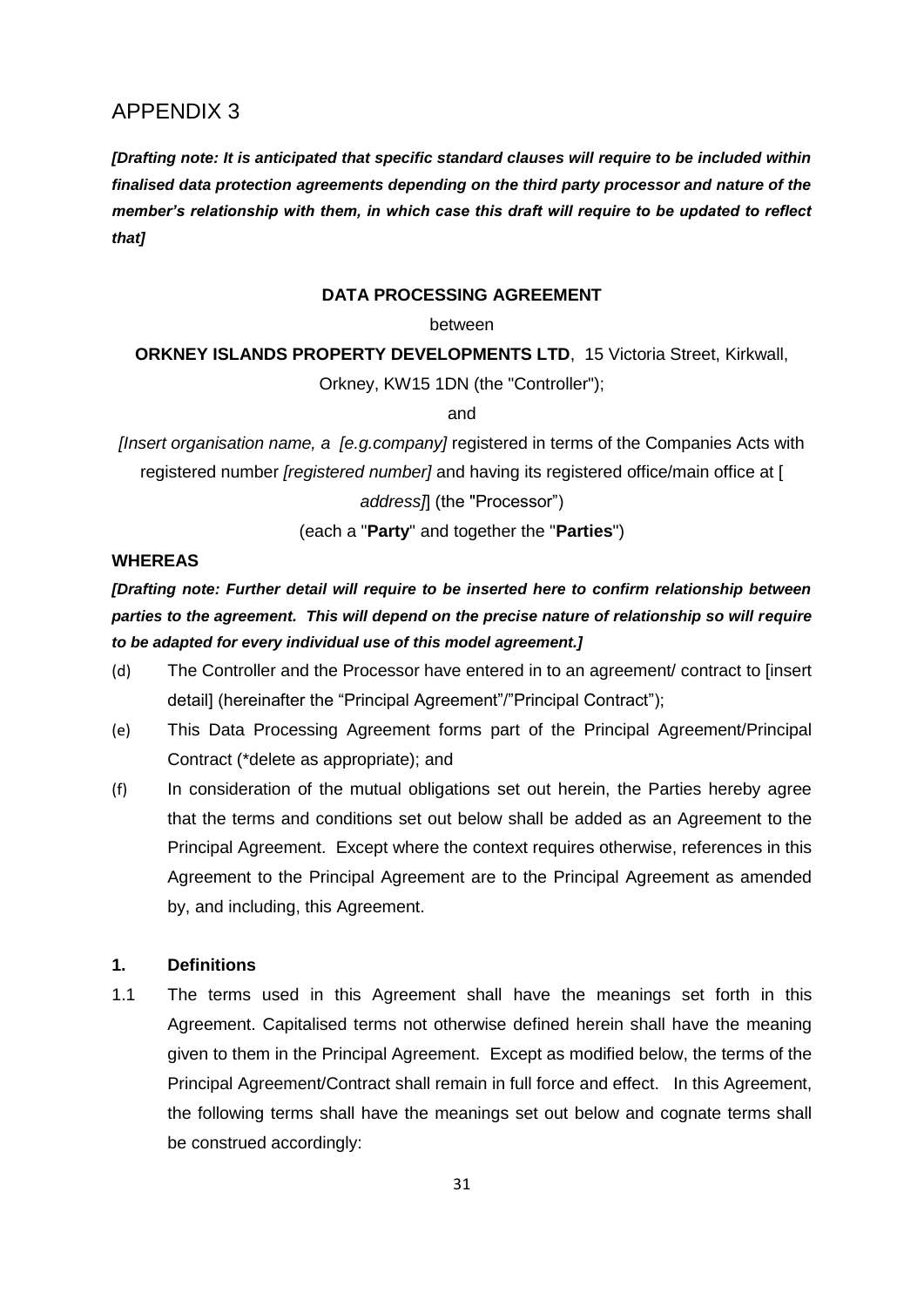- 1.1.1 **"Applicable Laws"** means (a) European Union or Member State laws with respect to any Company Personal Data in respect of which any Company Group Member is subject to EU Data Protection Laws; and (b) any other applicable law with respect to any Controller Personal Data in respect of which any Company Group Member is subject to any other Data Protection Laws;
- 1.1.2 "**Controller Personal Data**" means any Personal Data Processed by a Contracted Processor on behalf of the Controller pursuant to or in connection with the Principal Agreement/Contract;
- 1.1.3 "**Contracted Processor**" means Processor or a Subprocessor;
- 1.1.4 "**Data Protection Laws**" means EU Data Protection Laws and, to the extent applicable, the data protection or privacy laws of any other country;
- 1.1.5 "**EEA**" means the European Economic Area;
- 1.1.6 "**EU Data Protection Laws**" means EU Directive 95/46/EC, as transposed into domestic legislation of each Member State and as amended, replaced or superseded from time to time, including by the GDPR and laws implementing or supplementing the GDPR;
- 1.1.7 "**GDPR**" means EU General Data Protection Regulation 2016/679;
- 1.1.8 "**Restricted Transfer**" means:
	- *1.1.8.1 a transfer of Controller Personal Data from the Controller to a Contracted Processor; or*
	- *1.1.8.2 an onward transfer of Controller Personal Data from a Contracted Processor to a Contracted Processor, or between two establishments of a Contracted Processor,*

in each case, where such transfer would be prohibited by Data Protection Laws (or by the terms of data transfer agreements put in place to address the data transfer restrictions of Data Protection Laws);

- 1.1.9 "**Services**" means the services and other activities to be supplied to or carried out by or on behalf of the Processor for the Controller pursuant to the Principal Agreement/ Contract;
- 1.1.10 "**Subprocessor**" means any person (including any third party and any , but excluding an employee of the Processor or any of its sub-contractors) appointed by or on behalf of the Processor which is engaged in the Processing of Personal Data on behalf of the Controller in connection with the Principal Agreement/Contract; and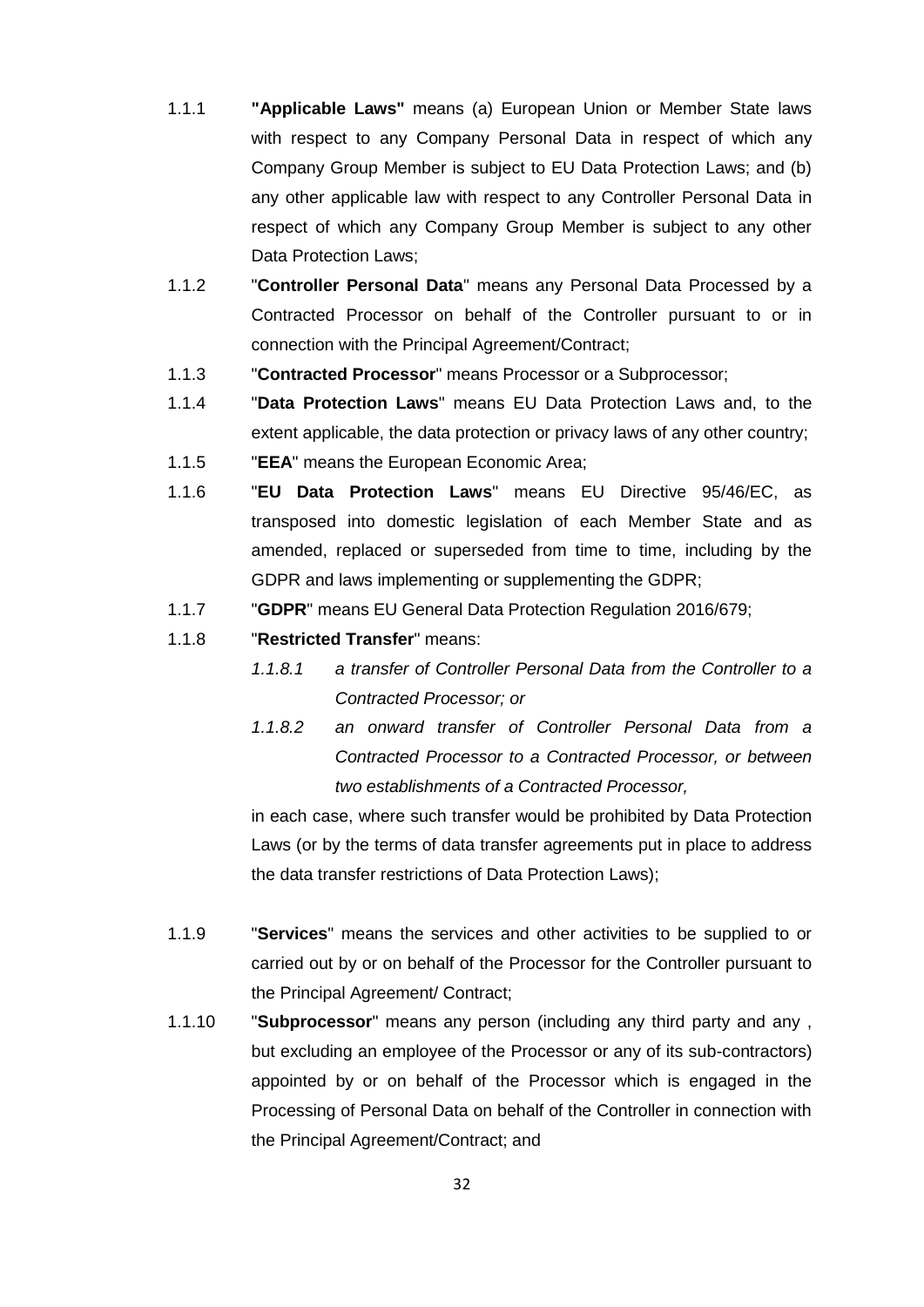- 1.2 The terms, "**Commission", "Controller", "Data Subject", "Member State", "Personal Data", "Personal Data Breach", "Processing**" and "**Supervisory Authority**" shall have the same meaning as in the GDPR, and their related terms shall be construed accordingly.
- 1.3 The word "include" shall be construed to mean include without limitation, and cognate terms shall be construed accordingly**.**

### **2. Processing of Controller Personal Data**

- 2.1 The Processor shall:
	- 2.1.1 comply with all applicable Data Protection Laws in the Processing of Controller Personal Data; and
	- 2.1.2 not Process Controller Personal Data other than on the Controller's documented instructions unless Processing is required by Applicable Laws to which the relevant Contracted Processor is subject, in which case the Processor shall to the extent permitted by Applicable Laws inform the Controller of that legal requirement before the relevant Processing of that Personal Data.

## 2.2 The Controller

- 2.2.1 Instructs the Processor (and authorises the Processor to instruct each Subprocessor) to:
	- *2.2.1.1 Process Controller Personal Data; and*
	- *2.2.1.2 in particular, transfer Controller Personal Data to any country or territory,*

as reasonably necessary for the provision of the Services and consistent with the Principal Agreement/Contract; and

- 2.2.2 warrants and represents that it is and will at all relevant times remain duly and effectively authorised to give the instruction set out in section [2.2.1.](../../Judith/AppData/Local/Microsoft/awm/AppData/Local/Microsoft/Windows/Temporary%20Internet%20Files/Content.IE5/FGDKD7N7/example_data_protection_addendum.doc#_Ref482951323)
- 2.3 The Schedule to this Agreement sets out certain information regarding the Contracted Processors' Processing of the Controller Personal Data as required by article 28(3) of the GDPR (and, possibly, equivalent requirements of other Data Protection Laws). The Controller may make reasonable amendments to the Schedule by written notice to Processor from time to time as the Controller reasonably considers necessary to meet those requirements. Nothing in the Schedule (including as amended pursuant to this section [2.3\)](../../Judith/AppData/Local/Microsoft/awm/AppData/Local/Microsoft/Windows/Temporary%20Internet%20Files/Content.IE5/FGDKD7N7/example_data_protection_addendum.doc#_Ref482964294) confers any right or imposes any obligation on any party to this Agreement.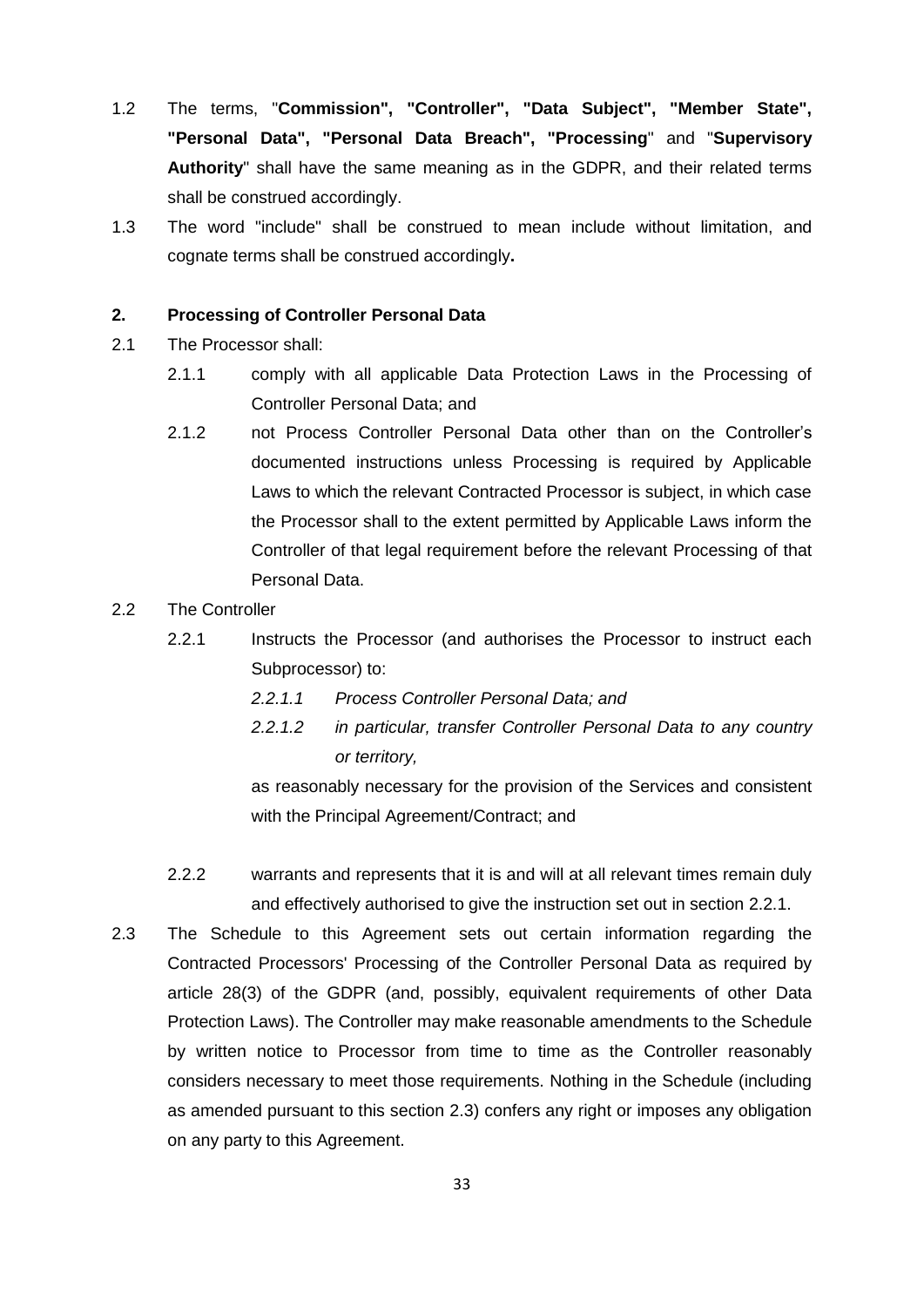#### **3. Processor and Personnel**

The Processor shall take reasonable steps to ensure the reliability of any employee, agent or contractor of any Contracted Processor who may have access to the Controller Personal Data, ensuring in each case that access is strictly limited to those individuals who need to know / access the relevant Controller Personal Data, as strictly necessary for the purposes of the Principal Agreement, and to comply with Applicable Laws in the context of that individual's duties to the Contracted Processor, ensuring that all such individuals are subject to confidentiality undertakings or professional or statutory obligations of confidentiality.

## **4. Security**

- 4.1 Taking into account the latest software, the costs of implementation and the nature, scope, context and purposes of Processing as well as the risk of varying likelihood and severity for the rights and freedoms of natural persons, the Processor shall in relation to the Controller Personal Data implement appropriate technical and organisational measures to ensure a level of security appropriate to that risk, including, as appropriate, the measures referred to in Article 32(1) of the GDPR.
- 4.2 In assessing the appropriate level of security, the Processor shall take account in particular of the risks that are presented by Processing, in particular from a Personal Data Breach.
- 5. **Subprocessing [***Drafting note: This clause should be adjusted depending on the arrangements between parties***]**
- 5.1 The Controller authorises the Processor to appoint (and permit each Subprocessor appointed in accordance with this section [5](../../Judith/AppData/Local/Microsoft/awm/AppData/Local/Microsoft/Windows/Temporary%20Internet%20Files/Content.IE5/FGDKD7N7/example_data_protection_addendum.doc#_Ref472956474) to appoint) Subprocessors in accordance with this section [5](../../Judith/AppData/Local/Microsoft/awm/AppData/Local/Microsoft/Windows/Temporary%20Internet%20Files/Content.IE5/FGDKD7N7/example_data_protection_addendum.doc#_Ref472956474) and any restrictions in the Principal Agreement.
- 5.2 The Processor may continue to use those Subprocessors already engaged by the Processor as at the date of this Agreement, subject to the Processor in each case as soon as practicable meeting the obligations set out in section [5.4.](../../Judith/AppData/Local/Microsoft/awm/AppData/Local/Microsoft/Windows/Temporary%20Internet%20Files/Content.IE5/FGDKD7N7/example_data_protection_addendum.doc#_Ref478107174)
- 5.3 The Processor shall give the Controller prior written notice of its intention to appoint a Subprocessor, including full details of the Processing to be undertaken by the Subprocessor. The Processor shall not appoint (nor disclose any Controller Personal Data to) the proposed Subprocessor except with the prior written consent of the Controller.
- 5.4 With respect to each Subprocessor, the Processor shall: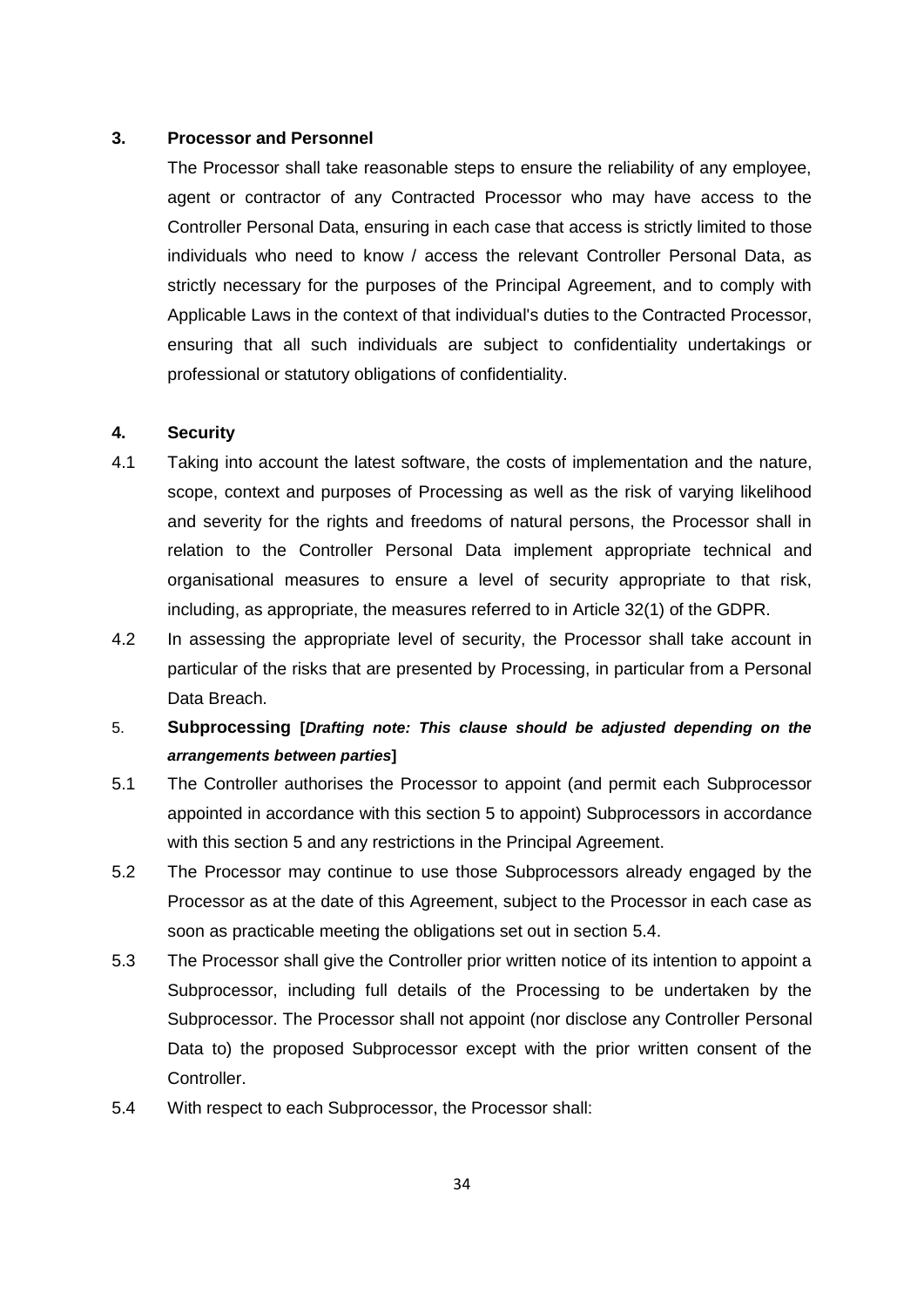- 5.4.1 before the Subprocessor first Processes Controller Personal Data (or, where relevant, in accordance with section [5.2\)](../../Judith/AppData/Local/Microsoft/awm/AppData/Local/Microsoft/Windows/Temporary%20Internet%20Files/Content.IE5/FGDKD7N7/example_data_protection_addendum.doc#_Ref472933585), carry out adequate due diligence to ensure that the Subprocessor is capable of providing the level of protection for Controller Personal Data required by the Principal Agreement;
- 5.4.2 ensure that the arrangement between on the one hand (a) the Processor, or (b) the relevant intermediate Subprocessor; and on the other hand the Subprocessor, is governed by a written contract including terms which offer at least the same level of protection for Controller Personal Data as those set out in this Agreement and meet the requirements of article 28(3) of the GDPR;
- 5.4.3 if that arrangement involves a Restricted Transfer, ensure that the Standard Contractual Clauses are at all relevant times incorporated into the agreement between on the one hand (a) the Processor or (b) the relevant intermediate Subprocessor; and on the other hand the Subprocessor, or before the Subprocessor first Processes Controller Personal Data; and

[*Drafting note: Each member organisation will require to check arrangements with its data processors to ascertain where the processing is taking place – i.e. within UK/European Economic Area (EEA) or outwith. If outwith, where. The standard contractual clauses are not appended to this initial draft for discussion as it is not anticipated that member organisations will be contracting with data processors who are processing personal data outwith the UK/EEA*]

- 5.4.4 provide to the Controller for review such copies of the Contracted Processors' agreements with Subprocessors (which may be redacted to remove confidential commercial information not relevant to the requirements of this Agreement) as the Controller may request from time to time.
- 5.5 The Processor shall ensure that each Subprocessor performs the obligations under sections [2.1,](../../Judith/AppData/Local/Microsoft/awm/AppData/Local/Microsoft/Windows/Temporary%20Internet%20Files/Content.IE5/FGDKD7N7/example_data_protection_addendum.doc#_Ref471379220) 3, 4, [6.1,](../../Judith/AppData/Local/Microsoft/awm/AppData/Local/Microsoft/Windows/Temporary%20Internet%20Files/Content.IE5/FGDKD7N7/example_data_protection_addendum.doc#_Ref479246263) [7.2,](../../Judith/AppData/Local/Microsoft/awm/AppData/Local/Microsoft/Windows/Temporary%20Internet%20Files/Content.IE5/FGDKD7N7/example_data_protection_addendum.doc#_Ref482964994) 8 and [10.1,](../../Judith/AppData/Local/Microsoft/awm/AppData/Local/Microsoft/Windows/Temporary%20Internet%20Files/Content.IE5/FGDKD7N7/example_data_protection_addendum.doc#_Ref482970378) as they apply to Processing of Controller Personal Data carried out by that Subprocessor, as if it were party to this Agreement in place of the Processor.

#### **6. Data Subject Rights**

6.1 Taking into account the nature of the Processing, the Processor shall assist the Controller by implementing appropriate technical and organisational measures,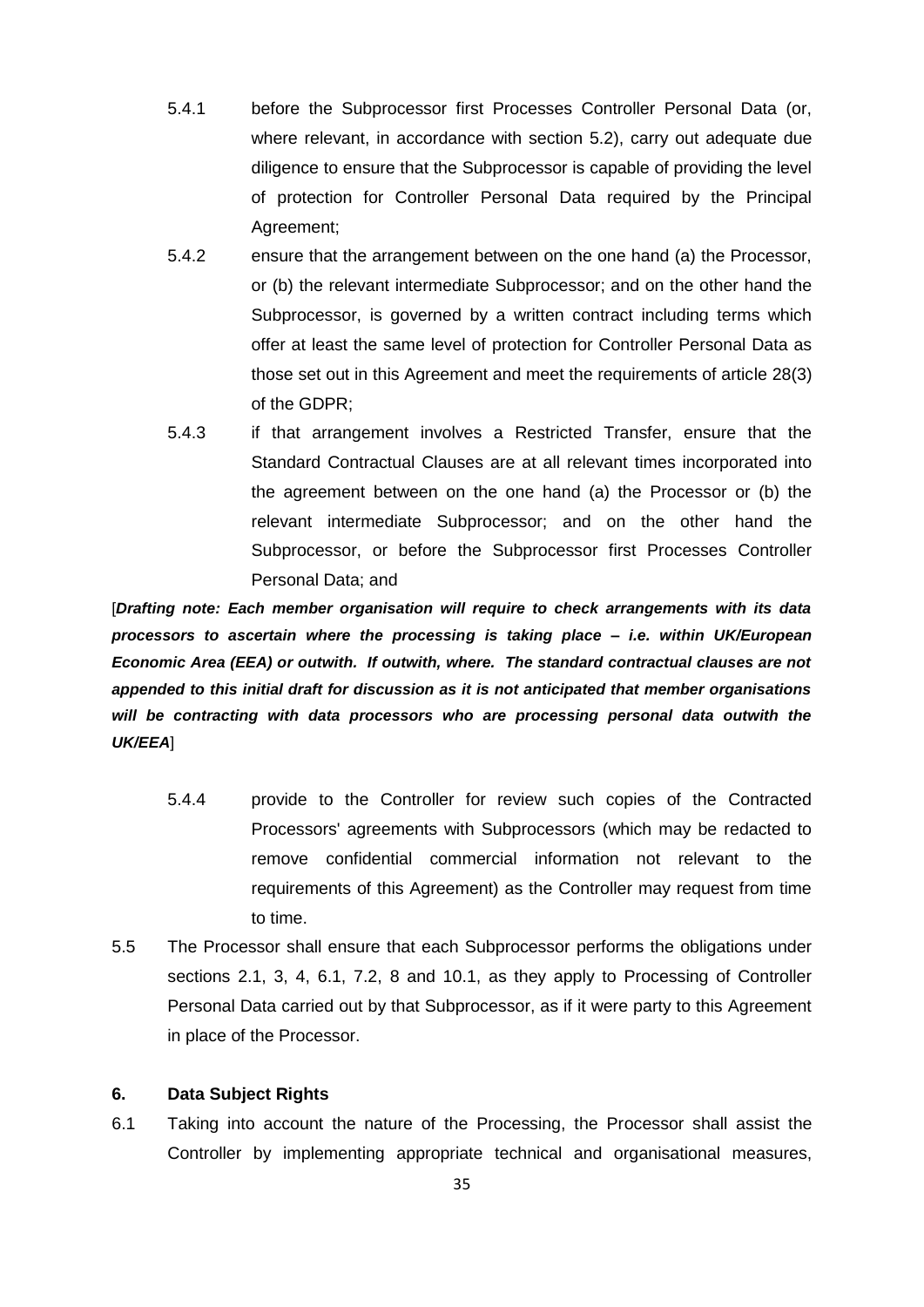insofar as this is possible, for the fulfilment of the Controller's obligations to respond to requests to exercise Data Subject rights under the Data Protection Laws.

- 6.2 The Processor shall:
	- 6.2.1 promptly notify the Controller if any Contracted Processor receives a request from a Data Subject under any Data Protection Law in respect of Controller Personal Data; and
	- 6.2.2 ensure that the Contracted Processor does not respond to that request except on the documented instructions of the Controller or as required by Applicable Laws to which the Contracted Processor is subject, in which case the Processor shall to the extent permitted by Applicable Laws inform the Controller of that legal requirement before the Contracted Processor responds to the request.

#### 7. **Personal Data Breach**

- 7.1 The Processor shall notify the Controller without undue delay upon the Processor or any Subprocessor becoming aware of a Personal Data Breach affecting the Controller Personal Data, providing the Controller with sufficient information to allow it to meet any obligations to report or inform Data Subjects of the Personal Data Breach under the Data Protection Laws.
- 7.2 The Processor shall co-operate with the Controller and at its own expense take such reasonable commercial steps as are directed by the Controller to assist in the investigation, mitigation and remediation of each such Personal Data Breach.

#### **8. Data Protection Impact Assessment and Prior Consultation**

The Processor shall provide reasonable assistance to the Controller with any data protection impact assessments, and prior consultations with Supervising Authorities or other competent data privacy authorities, which the Controller reasonably considers to be required by article 35 or 36 of the GDPR or equivalent provisions of any other Data Protection Law, in each case solely in relation to Processing of Controller Personal Data by, and taking into account the nature of the Processing and information available to, the Contracted Processors.

#### **9. Deletion or return of Controller Personal Data**

9.1 Subject to sections [9.2](../../Judith/AppData/Local/Microsoft/awm/AppData/Local/Microsoft/Windows/Temporary%20Internet%20Files/Content.IE5/FGDKD7N7/example_data_protection_addendum.doc#_Ref479850356) and [9.3,](../../Judith/AppData/Local/Microsoft/awm/AppData/Local/Microsoft/Windows/Temporary%20Internet%20Files/Content.IE5/FGDKD7N7/example_data_protection_addendum.doc#_Ref475523583) the Processor shall promptly and in any event within seven (7) days of the date of cessation of any Services involving the Processing of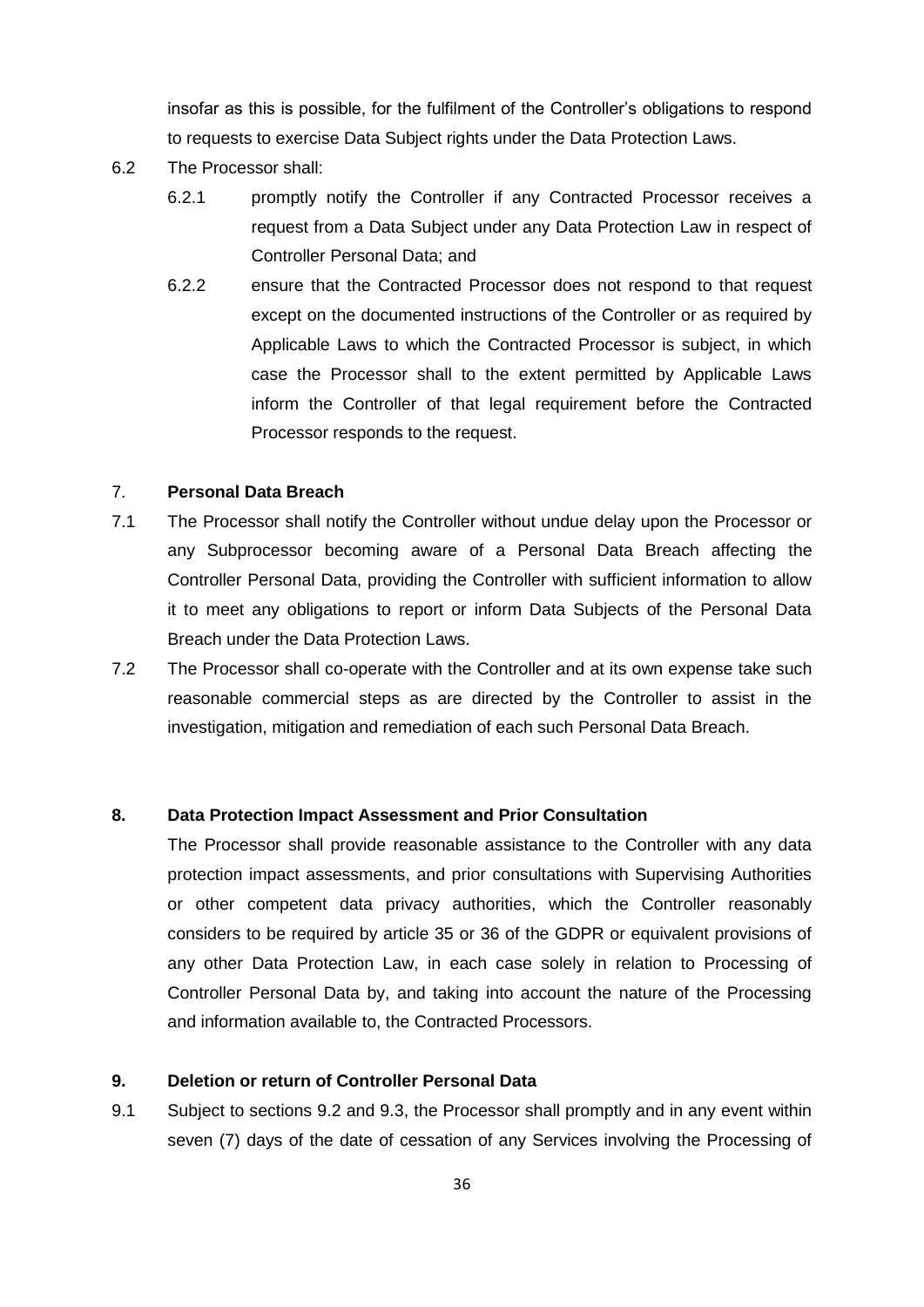Controller Personal Data (the "Cessation Date"), delete and procure the deletion of all copies of those Controller Personal Data.

- 9.2 Subject to section [9.3,](../../Judith/AppData/Local/Microsoft/awm/AppData/Local/Microsoft/Windows/Temporary%20Internet%20Files/Content.IE5/FGDKD7N7/example_data_protection_addendum.doc#_Ref475523583) the Controller may in its absolute discretion by written notice to the Processor within seven (7) days of the Cessation Date require the Processor to (a) return a complete copy of all Controller Personal Data to the Controller by secure file transfer in such format as is reasonably notified by the Controller to the Processor; and (b) delete and procure the deletion of all other copies of Controller Personal Data Processed by any Contracted Processor. The Processor shall comply with any such written request within seven (7) days of the Cessation Date.
- 9.3 Each Contracted Processor may retain Controller Personal Data to the extent required by Applicable Laws and only to the extent and for such period as required by Applicable Laws and always provided that the Processor shall ensure the confidentiality of all such Controller Personal Data and shall ensure that such Controller Personal Data is only Processed as necessary for the purpose(s) specified in the Applicable Laws requiring its storage and for no other purpose.
- 9.4 Processor shall provide written certification to the Controller that it has fully complied with this section 9 within fourteen (14) days of the Cessation Date.

#### **10. Audit rights**

- 10.1 Subject to sections [10.2](../../Judith/AppData/Local/Microsoft/awm/AppData/Local/Microsoft/Windows/Temporary%20Internet%20Files/Content.IE5/FGDKD7N7/example_data_protection_addendum.doc#_Ref483162686) and 10.3, the Processor shall make available to the Controller on request all information necessary to demonstrate compliance with this Agreement, and shall allow for and contribute to audits, including inspections, by the Controller or an auditor mandated by the Controller in relation to the Processing of the Controller Personal Data by the Contracted Processors.
- 10.2 Information and audit rights of the Controller only arise under section [10.1](../../Judith/AppData/Local/Microsoft/awm/AppData/Local/Microsoft/Windows/Temporary%20Internet%20Files/Content.IE5/FGDKD7N7/example_data_protection_addendum.doc#_Ref482970378) to the extent that the Principal Agreement/Contract does not otherwise give them information and audit rights meeting the relevant requirements of Data Protection Law (including, where applicable, article 28(3)(h) of the GDPR).
- 10.3 Where carrying out an audit of Personal Data, the Controller shall give the Processor reasonable notice of any audit or inspection to be conducted under section [10.1](../../Judith/AppData/Local/Microsoft/awm/AppData/Local/Microsoft/Windows/Temporary%20Internet%20Files/Content.IE5/FGDKD7N7/example_data_protection_addendum.doc#_Ref482970378) and shall make (and ensure that each of its mandated auditors makes) reasonable endeavours to avoid causing (or, if it cannot avoid, to minimise) any damage, injury or disruption to the Contracted Processors' premises, equipment, personnel and business while its personnel are on those premises in the course of such an audit or inspection. A Contracted Processor need not give access to its premises for the purposes of such an audit or inspection: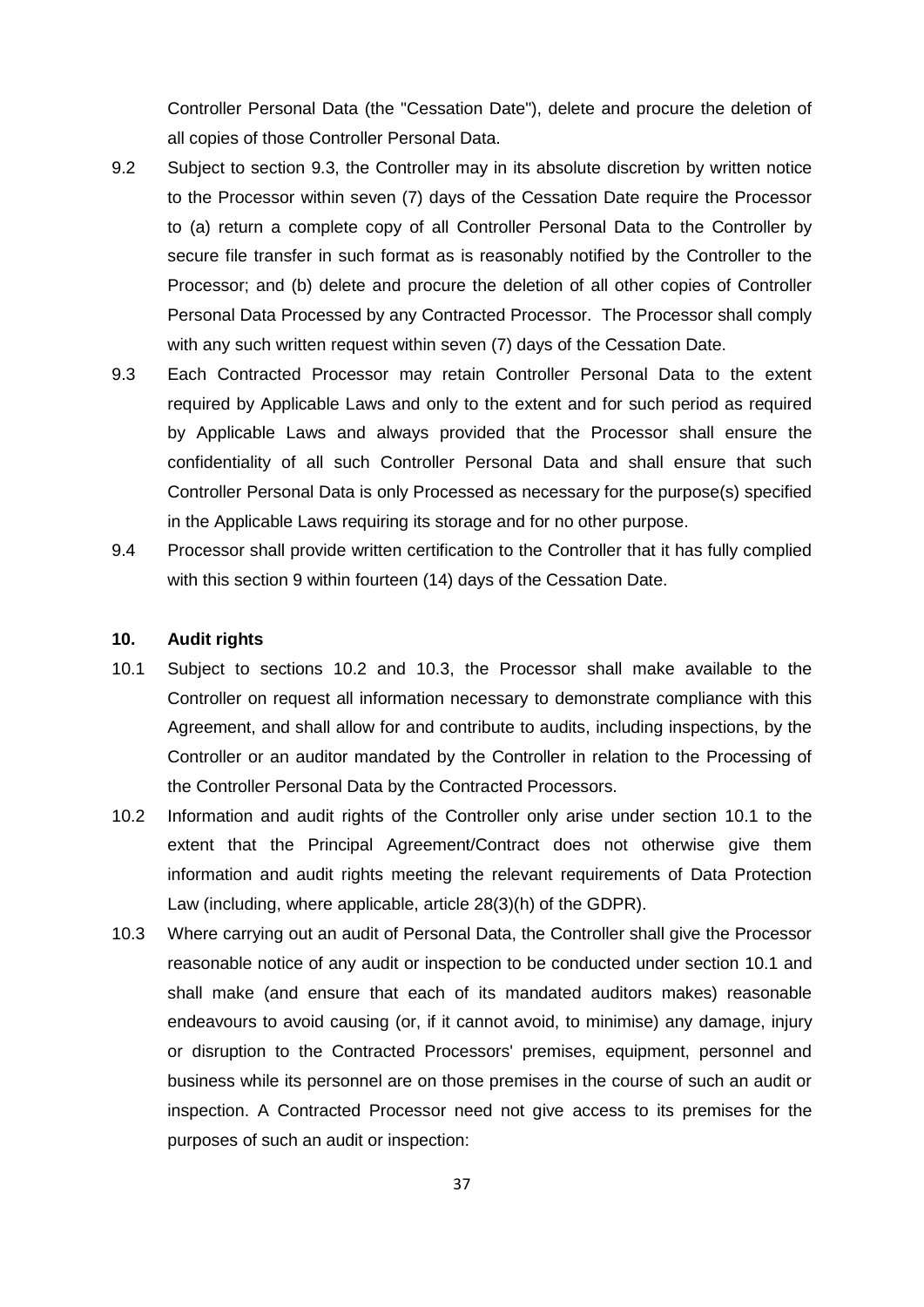- 10.3.1 to any individual unless they produce reasonable evidence of identity and authority; or
- 10.3.2 outside normal business hours at those premises, unless the audit or inspection needs to be conducted on an emergency basis and the Controller undertaking an audit has given notice to the Processor that this is the case before attendance outside those hours begins

## **11. General Terms**

#### *Governing law and jurisdiction*

- 11.1 The Parties hereby submit to the choice of jurisdiction stipulated in the Principal Agreement/Contract with respect to any disputes or claims howsoever arising under this Agreement, including disputes regarding its existence, validity or termination or the consequences of its nullity; and
- 11.2 this Agreement and all non-contractual or other obligations arising out of or in connection with it are governed by the laws of the country or territory stipulated for this purpose in the Principal Agreement/Contract.

#### *Order of precedence*

- 11.3 Nothing in this Agreement reduces the Processor's obligations under the Principal Agreement/Contract in relation to the protection of Personal Data or permits the Processor to Process (or permit the Processing of) Personal Data in a manner which is prohibited by the Principal Agreement/Contract.
- 11.4 Subject to section [11.2,](../../Judith/AppData/Local/Microsoft/awm/AppData/Local/Microsoft/Windows/Temporary%20Internet%20Files/Content.IE5/FGDKD7N7/example_data_protection_addendum.doc#_Ref483165090) with regard to the subject matter of this Agreement, in the event of inconsistencies between the provisions of this Agreement and any other agreements between the parties, including the Principal Agreement/Contract and including (except where explicitly agreed otherwise in writing, signed on behalf of the parties) agreements entered into or purported to be entered into after the date of this Agreement, the provisions of this Agreement shall prevail.

# *[Drafting Note: see comments above re Restricted Transfers etc and the applicability of standard contractual clauses]*

#### *Changes in Data Protection Laws, etc.*

11.5 The Controller may:

11.5.1 by giving at least twenty eight (28) days' written notice to the Processor, from time to time make any variations to the terms of the Agreement which are required, as a result of any change in, or decision of a competent authority under, that Data Protection Law, to allow those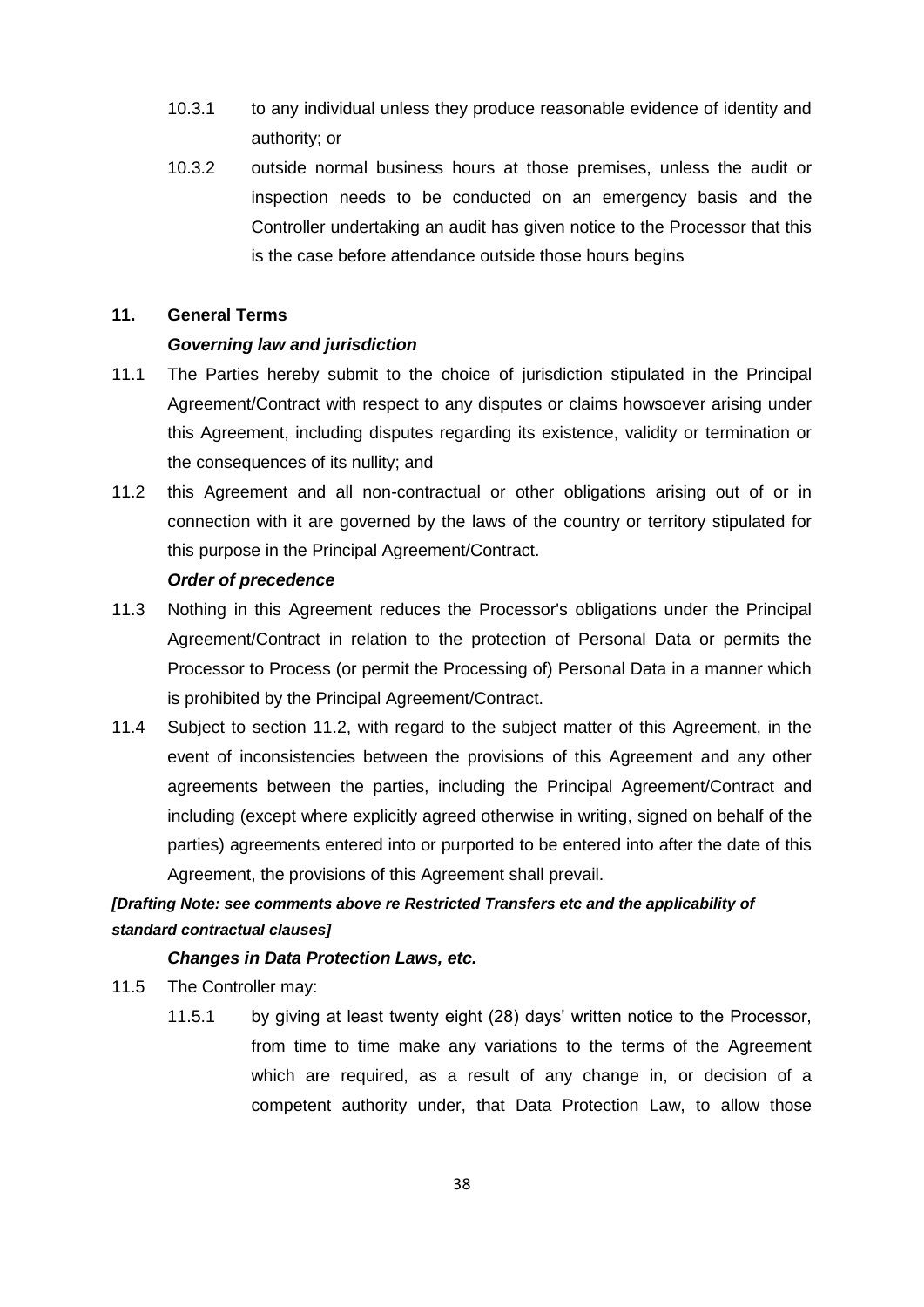Restricted Transfers to be made (or continue to be made) without breach of that Data Protection Law; and

11.5.2 propose any other variations to this Agreement which the Controller reasonably considers to be necessary to address the requirements of any Data Protection Law.

#### *Severance*

11.6 Should any provision of this Agreement be invalid or unenforceable, then the remainder of this Agreement shall remain valid and in force. The invalid or unenforceable provision shall be either (i) amended as necessary to ensure its validity and enforceability, while preserving the parties' intentions as closely as possible or, if this is not possible, (ii) construed in a manner as if the invalid or unenforceable part had never been contained therein.

IN WITNESS WHEREOF, this Agreement is entered into and becomes a binding part of the Principal Agreement with effect from the date first set out above.

On behalf of **[Party 1]**

at

on

by

Print Full Name

Director/Secretary/Authorised **Signatory** 

before this witness

**Print Full Name** Witness

Address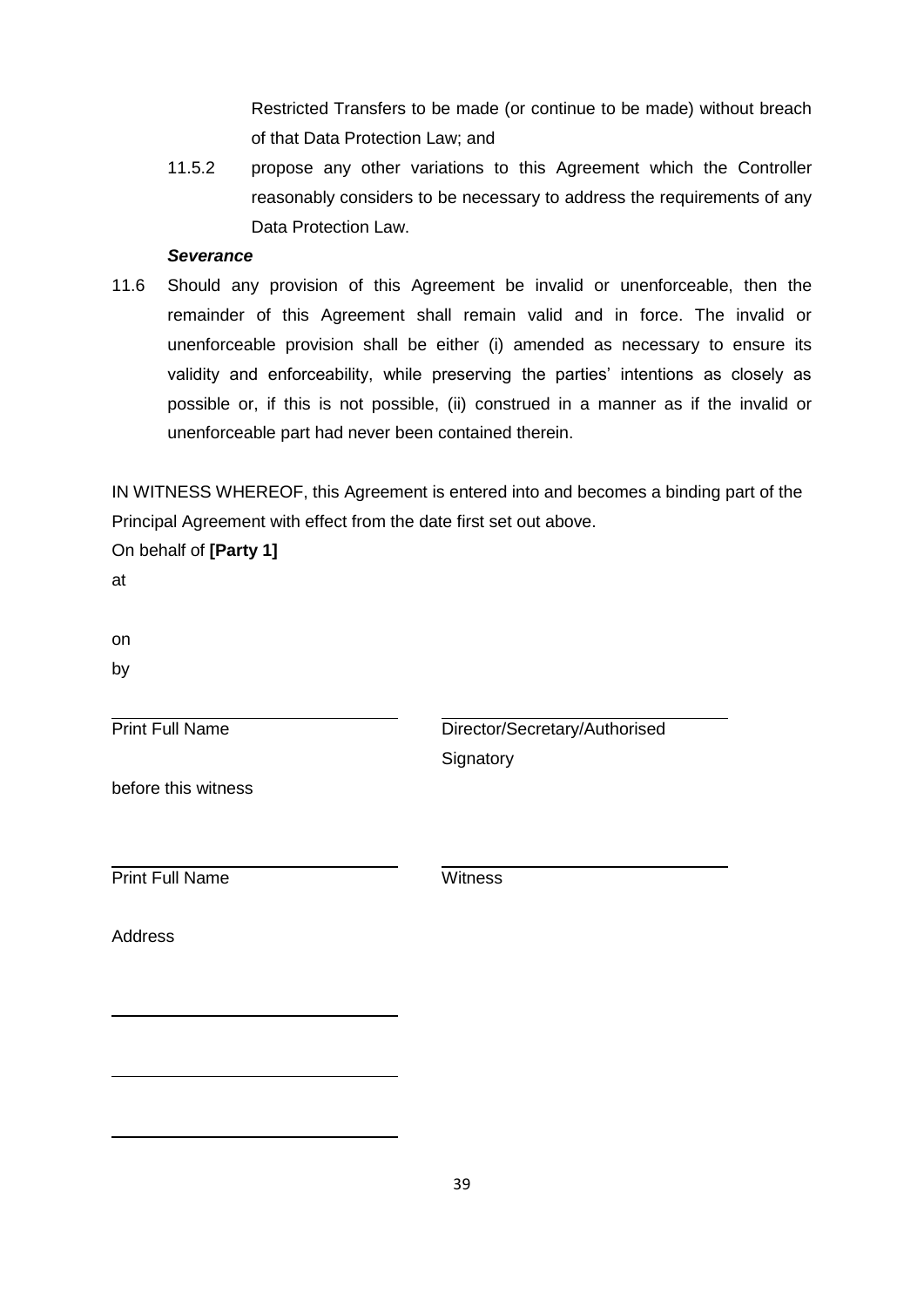On behalf of the Processor at

on

by

| <b>Print Full Name</b> | Director/Secretary/Authorised |
|------------------------|-------------------------------|
|                        | Signatory                     |
| before this witness    |                               |
|                        |                               |
| <b>Print Full Name</b> | Witness                       |
| <b>Address</b>         |                               |
|                        |                               |
|                        |                               |
|                        |                               |
|                        |                               |
|                        |                               |

## **SCHEDULE**

**This is the Schedule referred to in the foregoing Data Processing Agreement between the Letting Agent and the Processor**